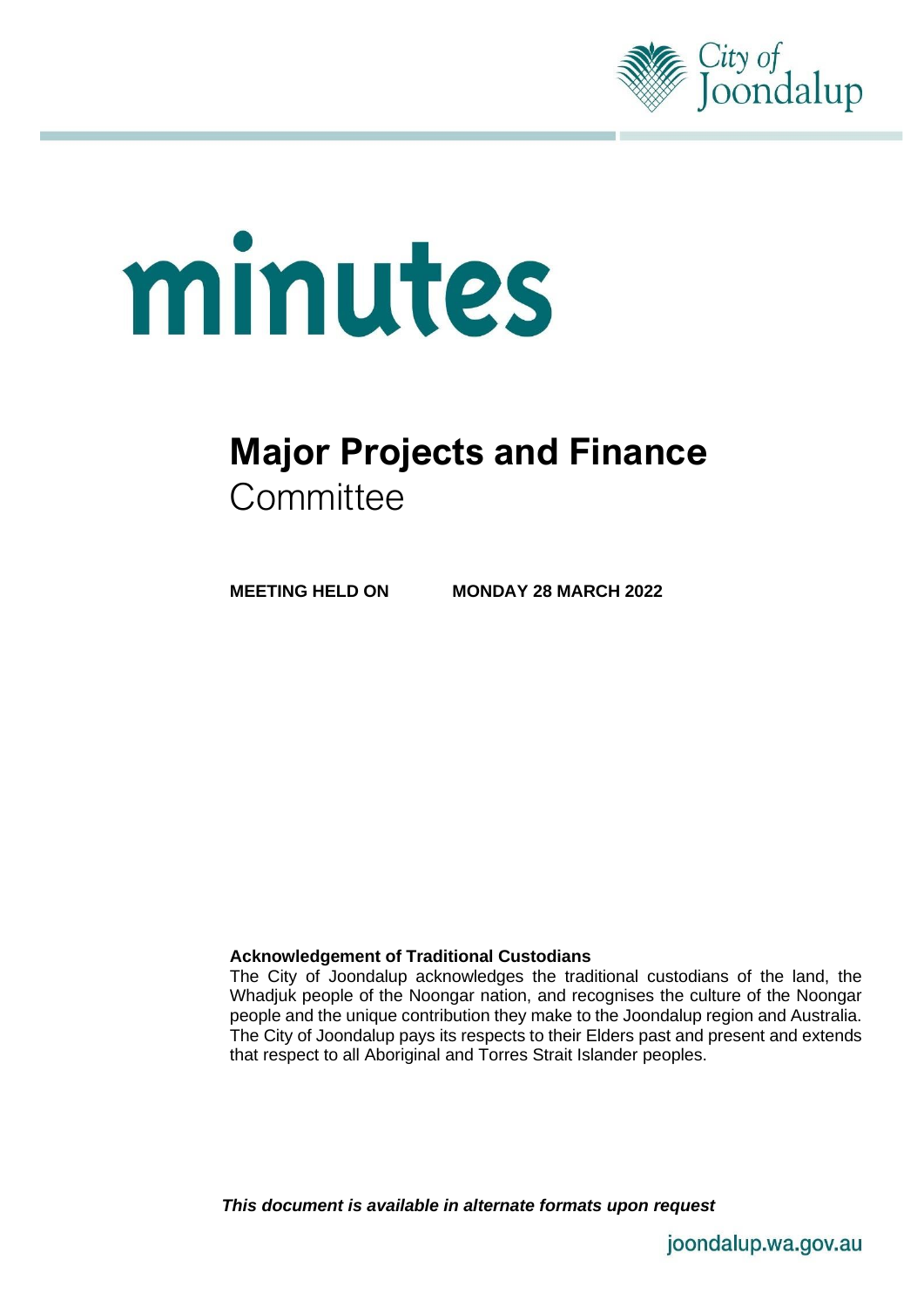# **TABLE OF CONTENTS**

| <b>ITEM</b><br>NO. | <b>TITLE</b>                                                                                                  | <b>PAGE</b><br>NO. |
|--------------------|---------------------------------------------------------------------------------------------------------------|--------------------|
|                    | <b>DECLARATION OF OPENING</b>                                                                                 | 4                  |
|                    | DECLARATIONS OF FINANCIAL INTEREST / PROXIMITY<br><b>INTEREST / INTEREST THAT MAY AFFECT IMPARTIALITY</b>     | 4                  |
|                    | <b>APOLOGIES AND LEAVE OF ABSENCE</b>                                                                         | 4                  |
|                    | <b>CONFIRMATION OF MINUTES</b>                                                                                | 4                  |
|                    | ANNOUNCEMENTS BY THE PRESIDING MEMBER WITHOUT<br><b>DISCUSSION</b>                                            | 4                  |
|                    | <b>IDENTIFICATION OF MATTERS FOR WHICH THE MEETING MAY BE</b><br><b>CLOSED TO THE PUBLIC</b>                  | 4                  |
|                    | <b>PETITIONS AND DEPUTATIONS</b>                                                                              | 5                  |
|                    | <b>REPORTS</b>                                                                                                | 6                  |
| 1                  | PROPOSED FUTURE DISPOSAL OF LOT 12223 (12) BLACKWATTLE<br>PARADE, PADBURY - UPDATE OF STATE GOVERNMENT ADVICE | 6                  |
| 2                  | STANDARDS OF SERVICE DELIVERY                                                                                 | 15                 |
| 3                  | UPDATE ON THE 2021-22 CAPITAL WORKS PROGRAM                                                                   | 22                 |
|                    | <b>URGENT BUSINESS</b>                                                                                        | 26                 |
|                    | <b>MOTIONS OF WHICH PREVIOUS NOTICE HAS BEEN GIVEN</b>                                                        | 26                 |
|                    | <b>REQUESTS FOR REPORTS FOR FUTURE CONSIDERATION</b>                                                          | 26                 |
|                    | <b>CLOSURE</b>                                                                                                | 26                 |

### **Note:**

Clause 15.10 of the City's *Meeting Procedures Local Law 2013* states:

*This local law applies generally to committee meetings except for clause 7.1 in respect of members seating and clause 7.8 in respect of limitation on members speaking.*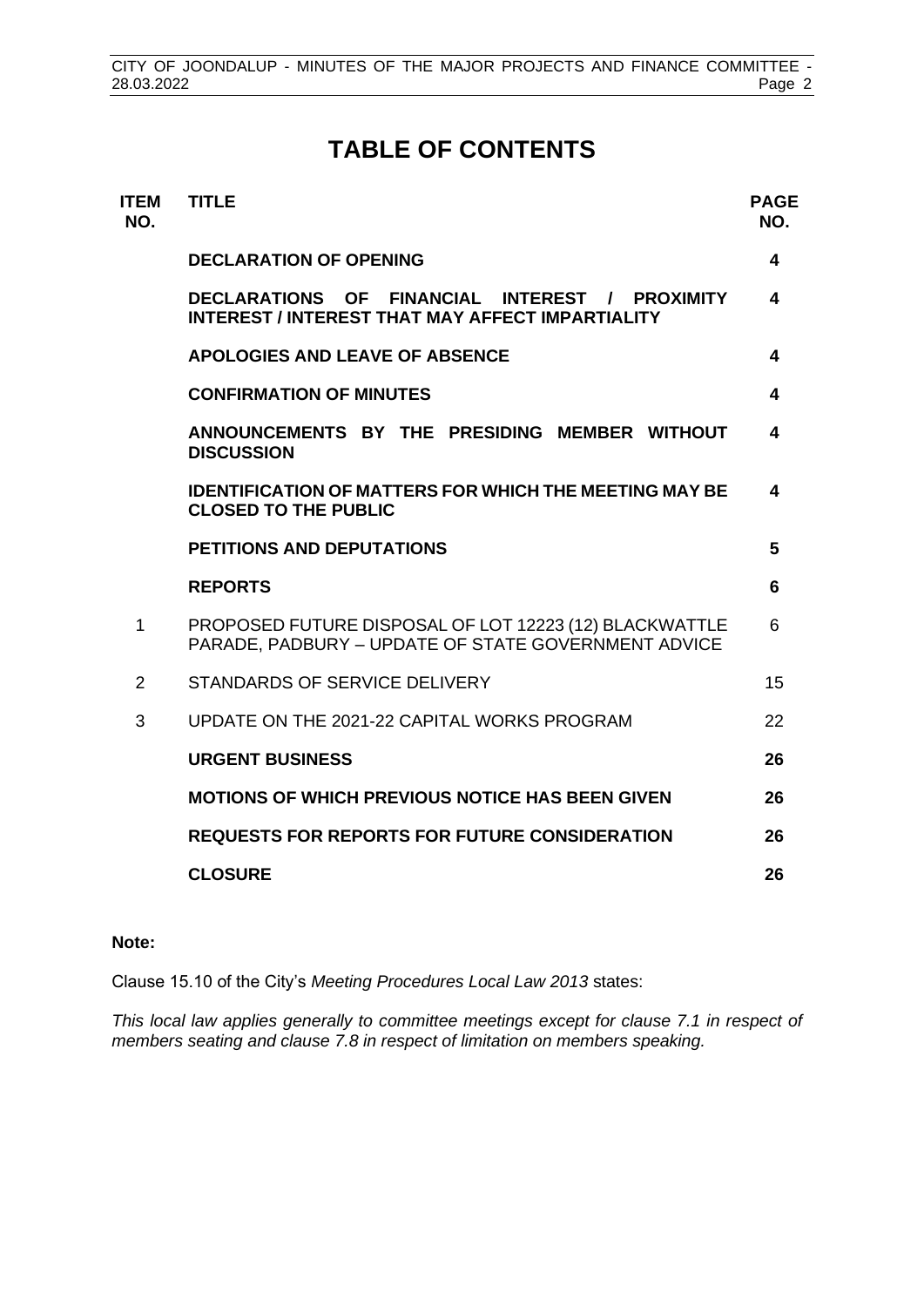# **CITY OF JOONDALUP**

### **MINUTES OF THE MAJOR PROJECTS AND FINANCE COMMITTEE MEETING HELD BY ELECTRONIC MEANS ON MONDAY 28 MARCH 2022.**

### **ATTENDANCE**

### **Committee Members**

Cr John Logan *Presiding Member* Mayor Hon. Albert Jacob, JP Cr Adrian Hill *Deputy Presiding Member* Cr Nige Jones Cr Russ Fishwick, JP Cr Christine Hamilton-Prime, JP

### **Observers:**

Cr Tom McLean, JP *absent from 6.02pm to 6.03pm* Cr John Raftis *from 5.48pm, until 6.27pm* Cr Suzanne Thompson *until 6.27pm*

### **Officers:**

Mrs Kylie Bergmann Manager Governance Mrs Deborah Gouges Governance Officer

Mr James Pearson Chief Executive Officer Mr Nico Claassen Director Infrastructure Services Mr Mat Humfrey Director Corporate Services Mr Jamie Parry **Director Governance and Strategy** 

# **DECLARATION OF OPENING**

The Presiding Member declared the meeting open at 5.45pm.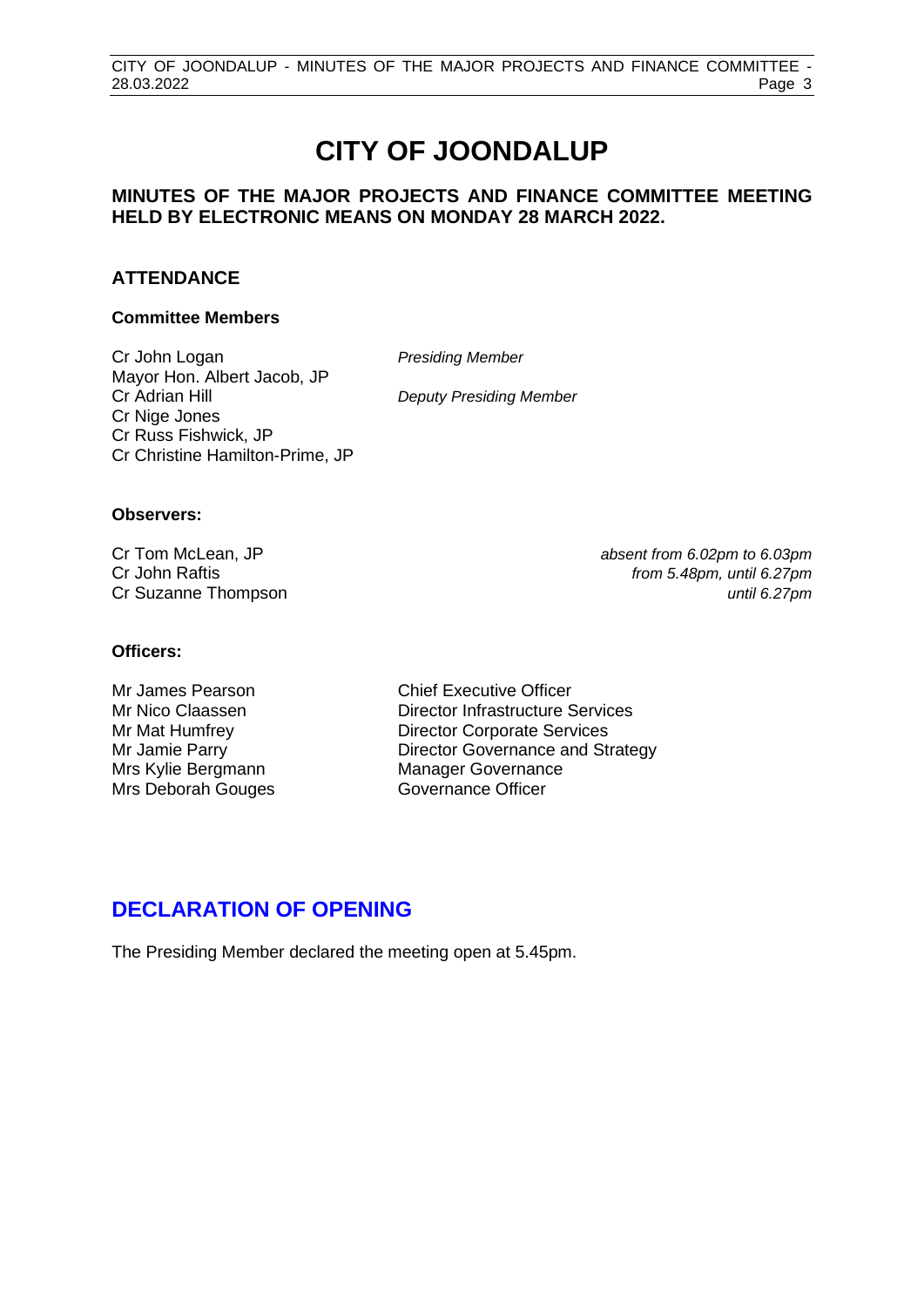# <span id="page-3-0"></span>**DECLARATIONS OF FINANCIAL INTEREST / PROXIMITY INTEREST / INTEREST THAT MAY AFFECT IMPARTIALITY**

<span id="page-3-1"></span>Nil.

# **APOLOGIES AND LEAVE OF ABSENCE**

### **Apology**

Cr Christopher May.

### **Leave of Absence Previously Approved**

<span id="page-3-2"></span>

| Mayor Albert Jacob | 11 to 14 April 2022 inclusive. |
|--------------------|--------------------------------|
| Cr Christopher May | 22 to 26 April 2022 inclusive. |
| Cr Tom McLean      | 14 to 20 July 2022 inclusive.  |

# **CONFIRMATION OF MINUTES**

### **MINUTES OF THE MAJOR PROJECTS AND FINANCE COMMITTEE MEETINGS HELD ON 29 NOVEMBER 2021 AND 14 MARCH 2022**

**MOVED Cr Jones, SECONDED Cr Hill that the minutes of the following meetings of the Major Projects and Finance Committee be confirmed as a true and correct record:**

- **1 Major Projects and Finance Committee held on 29 November 2021;**
- **2 Major Projects and Finance Committee held on 14 March 2022.**

### **The Motion was Put and CARRIED (6/0)**

**In favour of the Motion:** Cr Logan, Mayor Jacob, Crs Fishwick, Hamilton-Prime, Hill and Jones.

# <span id="page-3-3"></span>**ANNOUNCEMENTS BY THE PRESIDING MEMBER WITHOUT DISCUSSION**

<span id="page-3-4"></span>Nil.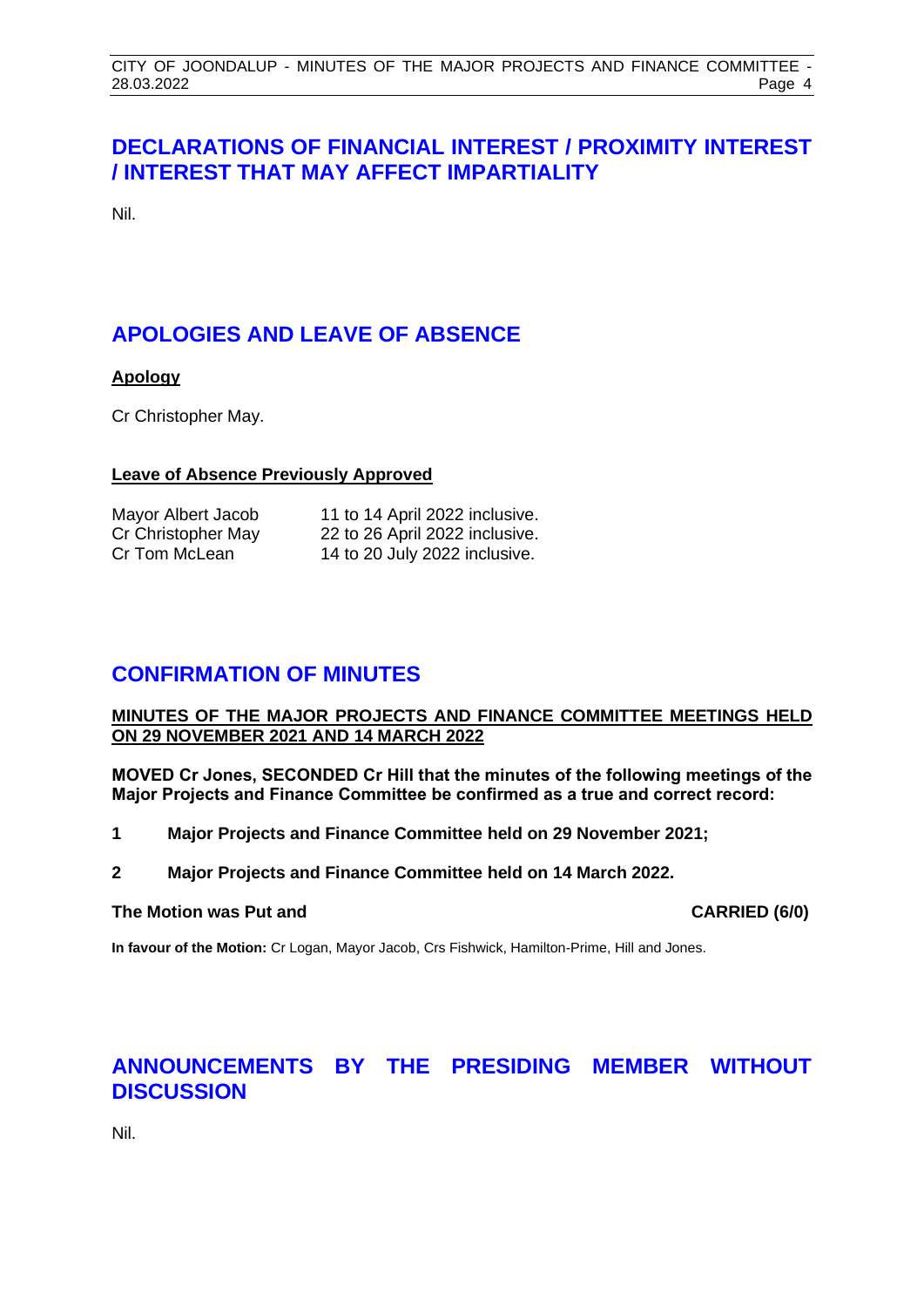# **IDENTIFICATION OF MATTERS FOR WHICH THE MEETING MAY BE CLOSED TO THE PUBLIC**

In accordance with Clause 5.2 of the City's *Meeting Procedures Local Law 2013*, this meeting is not open to the public.

# <span id="page-4-0"></span>**PETITIONS AND DEPUTATIONS**

Nil.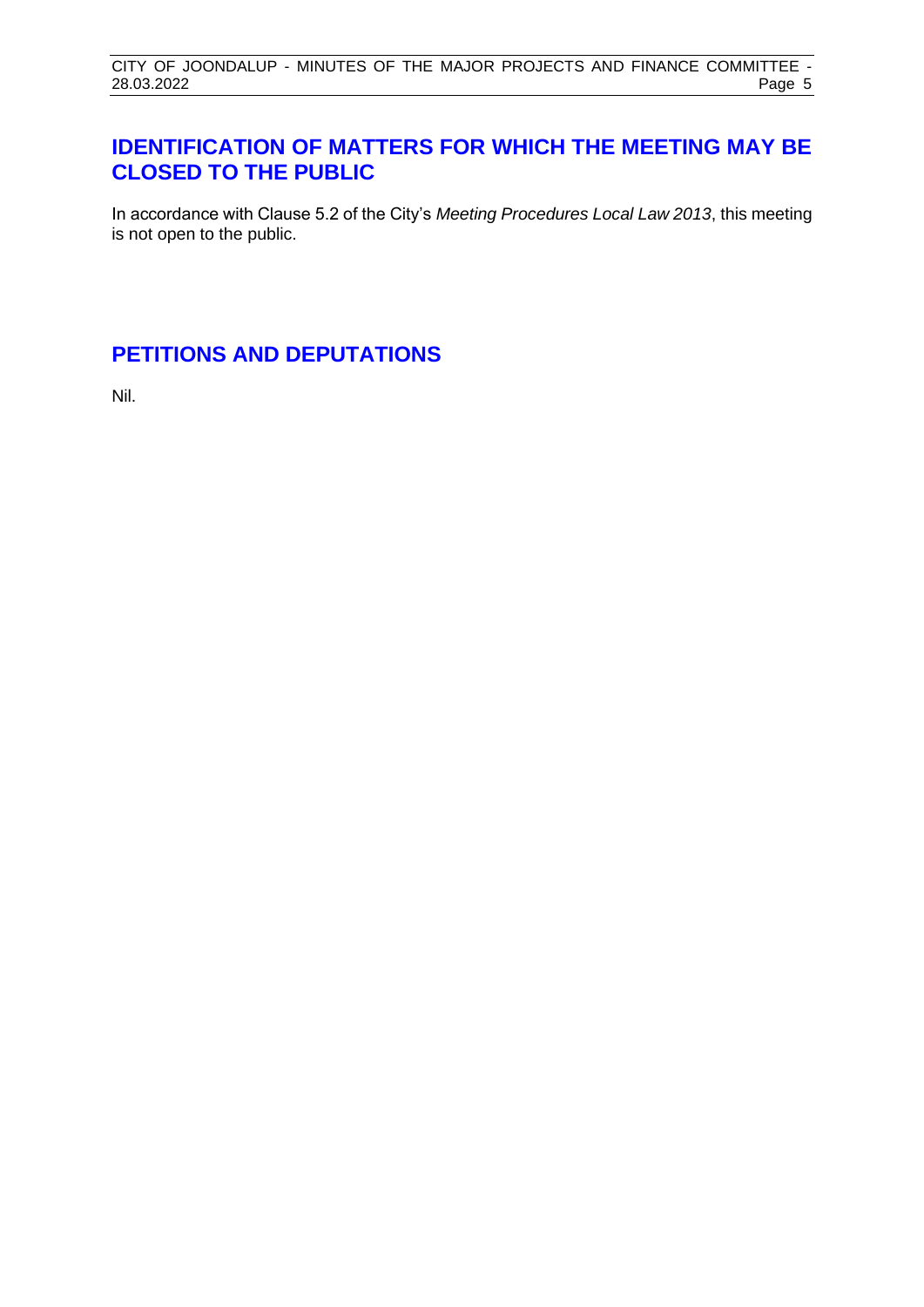# <span id="page-5-0"></span>**REPORTS**

<span id="page-5-1"></span>

| <b>ITEM1</b>                          | <b>PROPOSED FUTURE DISPOSAL</b><br><b>OF</b><br>LOT 12223 (12) BLACKWATTLE PARADE,<br><b>PADBURY - UPDATE OF STATE GOVERNMENT</b><br><b>ADVICE</b>                                               |
|---------------------------------------|--------------------------------------------------------------------------------------------------------------------------------------------------------------------------------------------------|
| WARD                                  | South-West                                                                                                                                                                                       |
| <b>RESPONSIBLE</b><br><b>DIRECTOR</b> | Mr Mat Humfrey<br><b>Corporate Services</b>                                                                                                                                                      |
| <b>FILE NUMBER</b>                    | 55022, 63627, 101515                                                                                                                                                                             |
| <b>ATTACHMENT</b>                     | Attachment 1 Location Plan                                                                                                                                                                       |
| <b>AUTHORITY / DISCRETION</b>         | Executive - The substantial direction setting and oversight<br>role of Council, such as adopting plans and reports,<br>accepting tenders, directing operations, setting and<br>amending budgets. |

### **PURPOSE**

To provide Council with updated advice from the Department of Planning Lands and Heritage (DPLH) on matters related to the proposed land disposal of the City's freehold Lot 12223 (12) Blackwattle Parade, Padbury (Lot 12223).

### **EXECUTIVE SUMMARY**

Lot 12223 is a former Crown land community purpose site acquired by the City from State Government in June 2019 at a concessional purchase price. The City rezoned the site to 'Commercial' and has received Council approval for its disposal.

The acquisition of Lot 12223 was driven by residents local to the 'Hepburn Heights' estate, raising concerns on parking, traffic and pedestrian issues since St. Stephen's School's Early Learning Centre opened in the area (Attachment 1 refers). The petitions stated that should the City successfully acquire Lot 12223 at a reduced purchase price, the site could be rezoned and then sold with the proceeds used to alleviate the parking, traffic, and pedestrian issues.

Past reporting to Council and the 500 metre radius community consultation in 2015 resulted in support for the acquisition and using the future sale proceeds to install traffic signals at the intersection of Walter Padbury Boulevard and Hepburn Avenue, Padbury.

The original acquisition application was made to the former Department of Lands, with the application being referred to the former Department of Planning. These agencies are now incorporated within the Department of Planning Lands and Heritage (DPLH).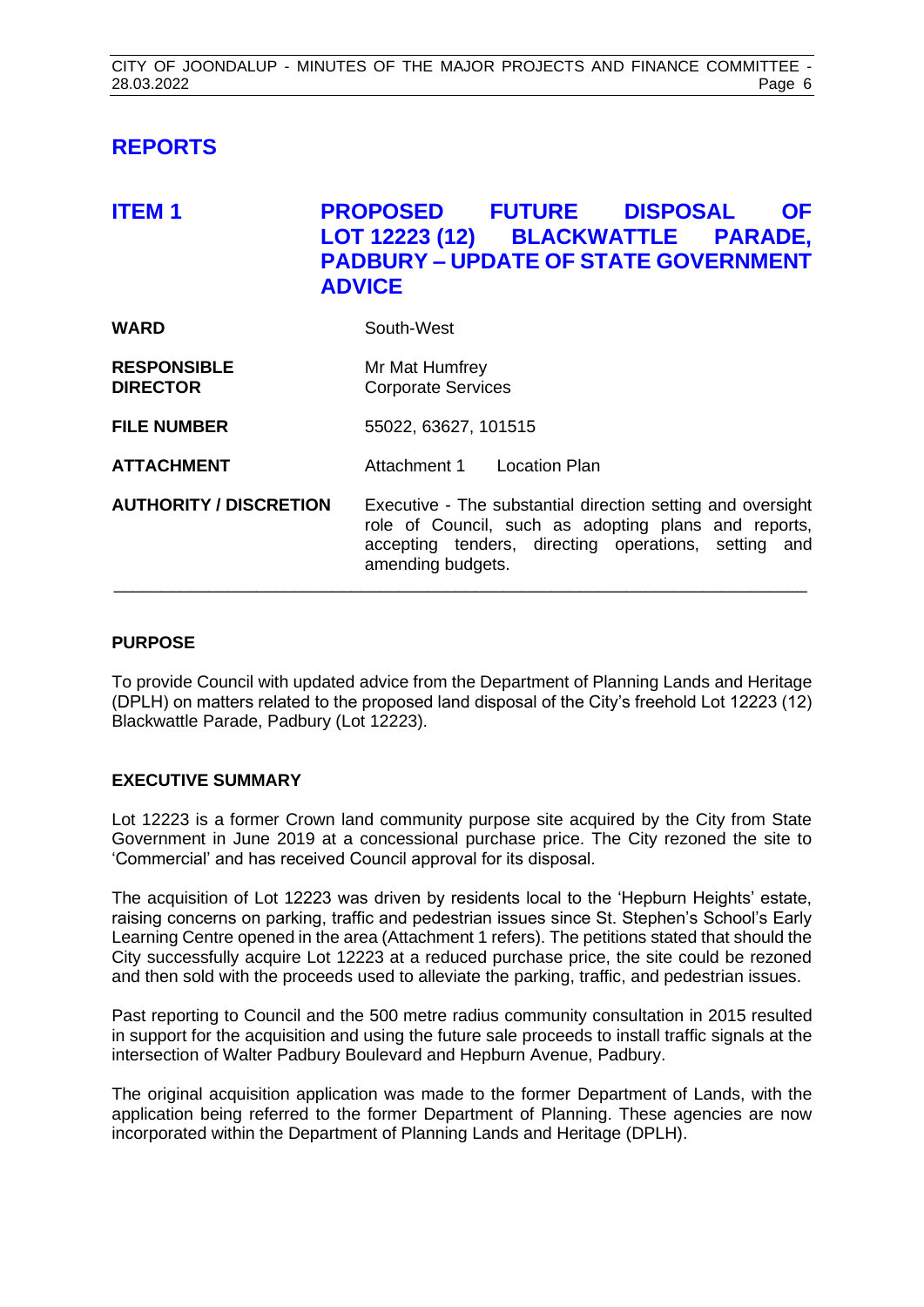At the time of the acquisition application, DPLH Planning conditioned its support for the proposal that the future proceeds from the sale of Lot 12223 could not be used for installing traffic lights. The City was advised that the proceeds need to be placed in a reserve and used in the locality for community purposes as detailed under the City's former District Planning Scheme No. 2 (DPS2) – now Local Planning Scheme No. 3 (LPS3). DPLH Planning considered that the use of the proceeds to address parking, traffic and pedestrian issues did not meet the definition of community purpose under DPS2.

At its meeting held on 20 July 2021 (CJ107-07/21 refers), Council requested the Chief Executive Officer (CEO) seek clarity from the DPLH on the use of the future proceeds from the sale of Lot 12223. Clarification on the scope of the proximity on where those proceeds can be spent was also requested.

The updated advice received from the DPLH is that the future sale proceeds can now be used to address parking, traffic, and pedestrian issues, as it was considered this would still provide some public benefit. The DPLH noted the community concerns raised during the rezoning process when reassessing the matter. However, in the interim, and as recent as February 2022, the City and Main Roads WA (MRWA) have been discussing potential options for traffic-related improvements to the Walter Padbury Boulevard and Hepburn Avenue, Padbury intersection. These discussions were prompted by the City receiving notification from MRWA on 28 June 2021 of a \$3 million State Government funding contribution to upgrade the intersection.

The DPLH's updated advice now allows Council to decide whether the future proceeds from the sale of Lot 12223 are used for community purposes, or traffic-related matters. Until MRWA, with the City's input, have examined the options available for the Walter Padbury Boulevard and Hepburn Avenue, Padbury intersection, and the outcome is reported to Council, in addition to information on the State Government funding available, it may be prudent for Council to defer that decision.

MRWA's support is necessary for the installation of traffic signals at Walter Padbury Boulevard and Hepburn Avenue, Padbury intersection and post examination of the potential traffic treatment options, MRWA may consider funding alternative traffic treatments.

Although requested, DPLH Planning did not provide any updated advice concerning where the proceeds could be used. Should a community purpose facility have been developed on Lot 12223, it is reasonable to consider, as with other community purpose facilities, it would have served the surrounding community on all borders.

MRWA with the City's input is examining a number of traffic mitigation measures concerning the Walter Padbury Boulevard and Hepburn Avenue, Padbury intersection. The details concerning the State Government funding contribution have not been finalised but are likely to become evident once the options for the intersection have been examined. Having an alternative funding source available may allow Council to consider using the proceeds from the sale of Lot 12223 for community purposes as per the definition under the City's LPS3.

Deferring the use of the proceeds from the future sale of Lot 12223 appears to be no impediment to proceeding with the land disposal process as supported by Council at its meeting held on 20 July 2021 (CJ107-07/21 refers).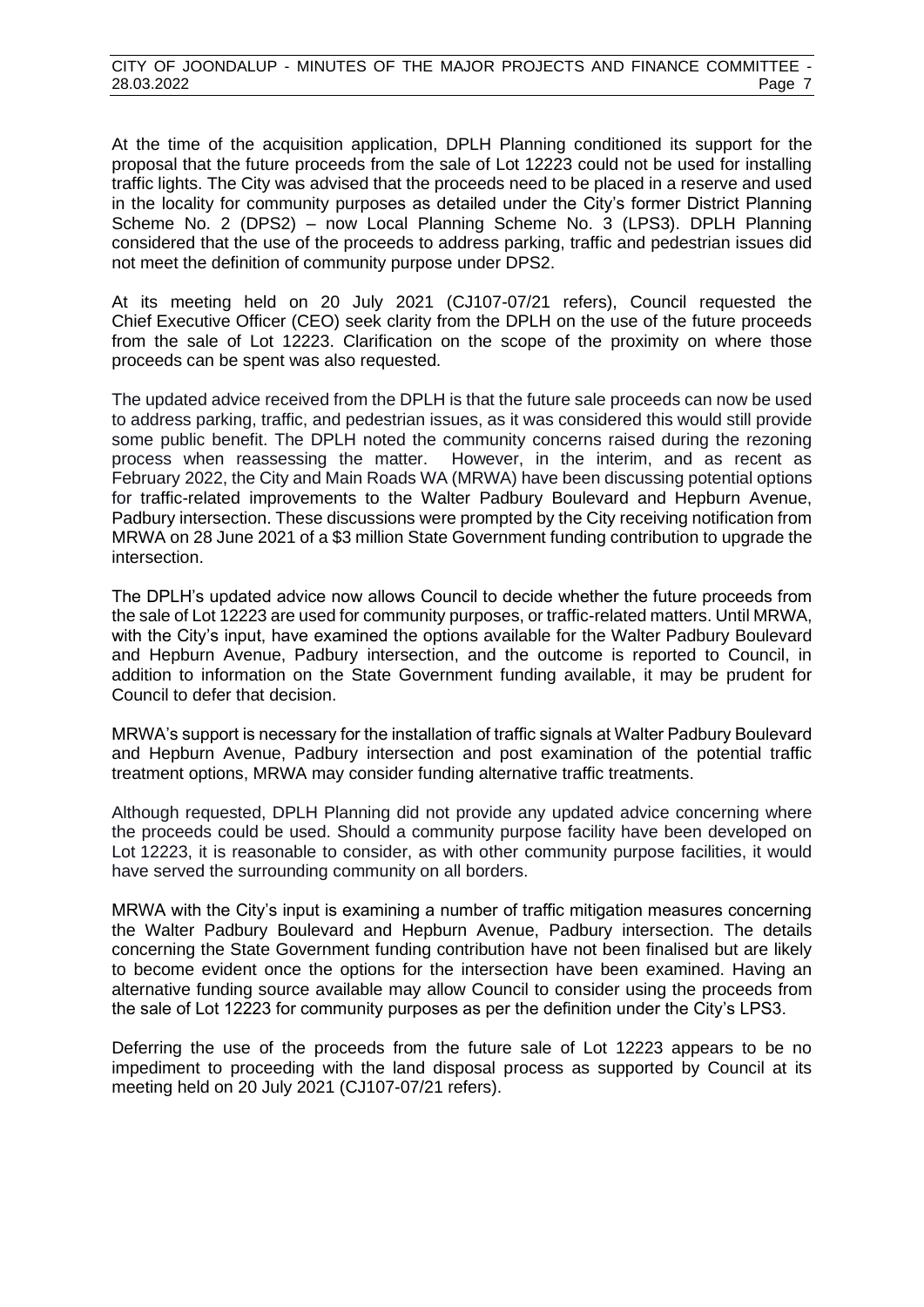*It is therefore recommended that Council:*

- *1 BY AN ABSOLUTE MAJORITY REVOKES Part 6 of its decision of 19 May 2015 (CJ082-05/15 refers) as follows:*
	- *"6 REQUESTS the Chief Executive Officer to develop an advocacy plan to gain support from the relevant State Government departments to use the funds from the sale of the land for Council and the community's preferred option to install traffic lights at the intersection of Walter Padbury Boulevard and Hepburn Avenue, Padbury.";*
- *2 NOTES that the Department of Planning Lands and Heritage has provided its support for the proceeds from the future disposal of Lot 12223 (12) Blackwattle Parade, Padbury to be used to address parking, traffic, and pedestrian issues in the area if required;*
- *3 NOTES that Main Roads WA and the City are currently examining traffic improvement options for the intersection of Walter Padbury Boulevard and Hepburn Avenue, Padbury;*
- *4 NOTES that a \$3 million State Government funding commitment for traffic improvements to the intersection of Walter Padbury Boulevard and Hepburn Avenue, Padbury may potentially release the City of the need to use the proceeds from the future disposal of Lot 12223 (12) Blackwattle Parade, Padbury for such use;*
- 5 *NOTES the information in this report concerning the proximity related to Lot 12223 (12) Blackwattle Parade, Padbury of where the site's future sale proceeds can be utilised and that the Department of Planning Lands and Heritage can be contacted to confirm that the proposed project locations are within an acceptable proximity;*
- *6 SUPPORTS deferring its decision on where the proceeds from the future disposal of Lot 12223 (12) Blackwattle Parade, Padbury will be utilised until the outcome of the City and Main Roads WA's examination of the traffic improvement options for the intersection of Walter Padbury Boulevard and Hepburn Avenue, Padbury;*
- *7 SUPPORTS the commencement of the two-stage land disposal process concerning Lot 12223 (12) Blackwattle Parade, Padbury as detailed in the report to Council at its meeting held on 20 July 2021 (CJ107-07/21 refers).*

### **BACKGROUND**

The acquisition of the former community purpose site was related to petitions tabled during 2011. Residents' local to the area in 'Hepburn Heights' raised concerns about parking, traffic and pedestrian issues since St. Stephen's School's Early Learning Centre opened (Attachment 1 refers).

Petitioners stated that a long-term strategy to alleviate the traffic issues was the City's concessional acquisition of the vacant community purpose site, Lot 12223. Petitions detailed that once Lot 12223 was owned in freehold by the City, it could be rezoned. The eventual disposal of the site would provide the proceeds to enable the installation of traffic lights at the intersection of Walter Padbury Boulevard and Hepburn Avenue, Padbury.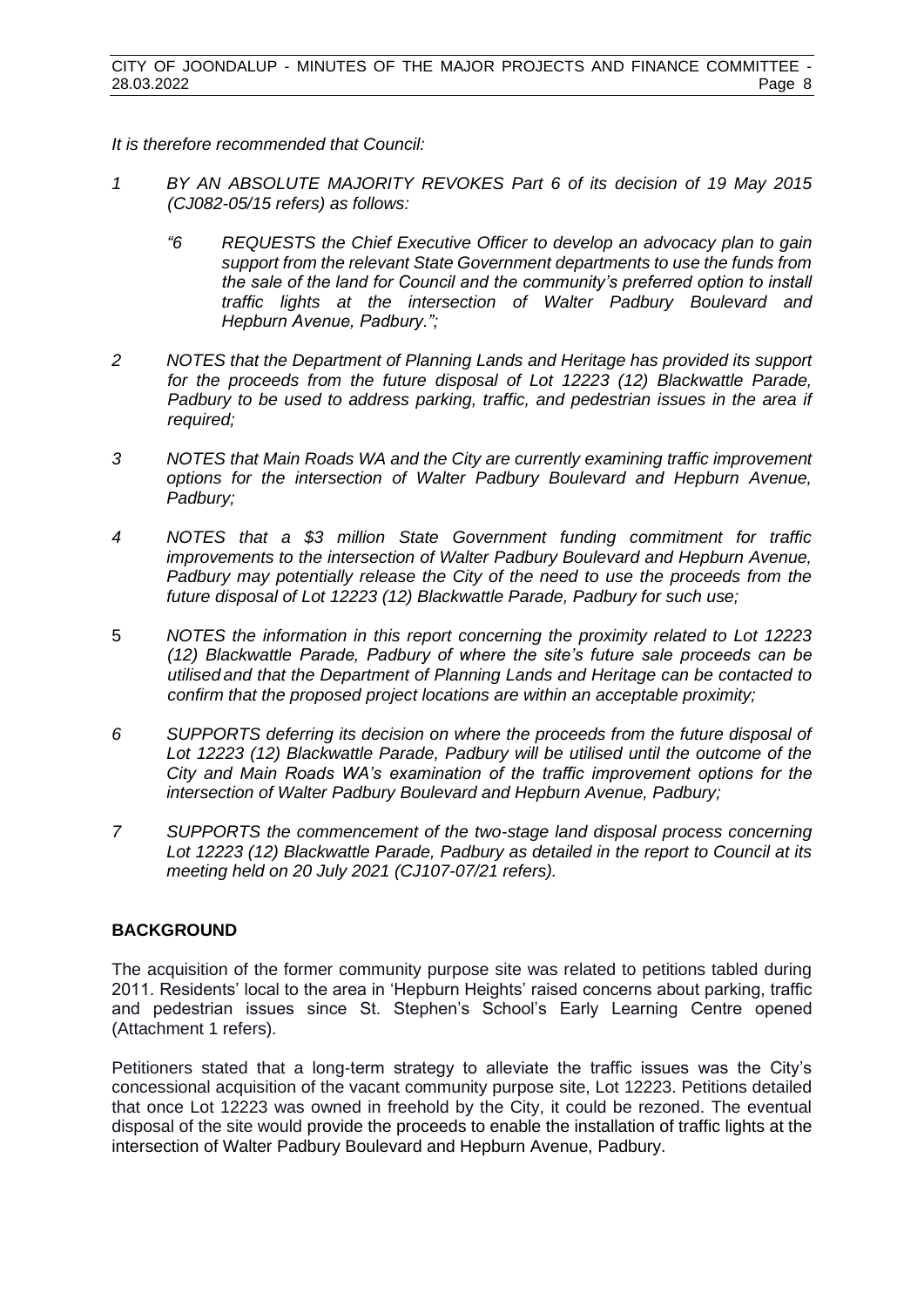Main Roads WA (MRWA) has advised the City on several occasions that it does not support the installation of traffic lights at this location. MRWA's support is necessary as it is the approving authority for the installation of traffic lights.

In response to the City's application to acquire Lot 12223, DPLH Planning advised that the future sales proceeds from the disposal of Lot 12223 cannot be spent on installing traffic lights as it does not qualify under the definition of 'Community Purpose.' The proceeds are to be placed in a reserve and used in the locality for community purposes as detailed under the City's former DPS2 – now LPS3 as follows:

*"Community Purpose: means the use of premises designed or adapted primarily for the provision of education, social, cultural, and recreational facilities and services by organisations involved in activities for community benefit*.".

Concerning the locality in which the sales proceeds can be applied, DPLH Planning at the time advised it had no definite policy position on the definition of 'locality,' and each case is considered on its merits and the specific circumstances. The City was advised that as a minimum, the locality would include the subdivision north of Hepburn Avenue bounded by the Mitchell Freeway to the east and Hepburn Conservation Area to the west. Additionally, if a community purpose facility had been developed on Lot 12223, it would have attracted residents from both the northern and southern side of Hepburn Avenue, Padbury.

DPLH Planning at the time recommended that once the City was ready to expend the sale proceeds, it would be required to justify the expenditure in terms of the community purposes definition under the City's DPS2 – now LPS3 and the locality where the funds are planned to be expended.

### Walter Padbury Boulevard and Hepburn Avenue, Padbury Intersection

At its meeting held on 19 November 2019 (C145-11/19 refers), Council received a further 32 signature petition from residents seeking support for the installation of traffic signals at the intersection of Hepburn Avenue and Walter Padbury Boulevard, Padbury.

The City had previously investigated the installation of traffic signals at this location and following advice from MRWA, the City commissioned a Major Road Network Review to inform the future network requirements and prioritise improvements to specific sections or intersections of the City's major arterial roads. As part of the review, the resultant traffic model concluded that the intersection of Hepburn Avenue and Walter Padbury Boulevard, Padbury was performing, and would continue to perform at an acceptable level for the modelling period (up to 2031) making the need for modifications at this location unnecessary.

At its meeting held on 17 March 2020 (CJ032-03/20 refers), Council considered a report in relation to the petition received. The item was referred back to the CEO to investigate alternative access and egress options concerning the Hepburn Heights estate. The data analysis resulted in traffic signals being unnecessary. Amongst other matters, information concerning traffic signals was reported to Council at its meeting held on 15 September 2020 (CJ136-09/20 refers). Part of the recommendation was that Council does not support the installation of traffic signals at the intersection of Hepburn Avenue and Walter Padbury Boulevard. Council resolved the following (C84-09/20 refers):

*"CJ136-09/20 Petition in Relation to Installation of Traffic Controls at the intersection of Walter Padbury Boulevard and Hepburn Avenue, Padbury, be REFERRED BACK to the Chief Executive Officer to allow further engagement with Main Roads WA and other stakeholders on possible novel solutions to improve the intersection at Walter Padbury Boulevard and Hepburn Avenue, Padbury.*".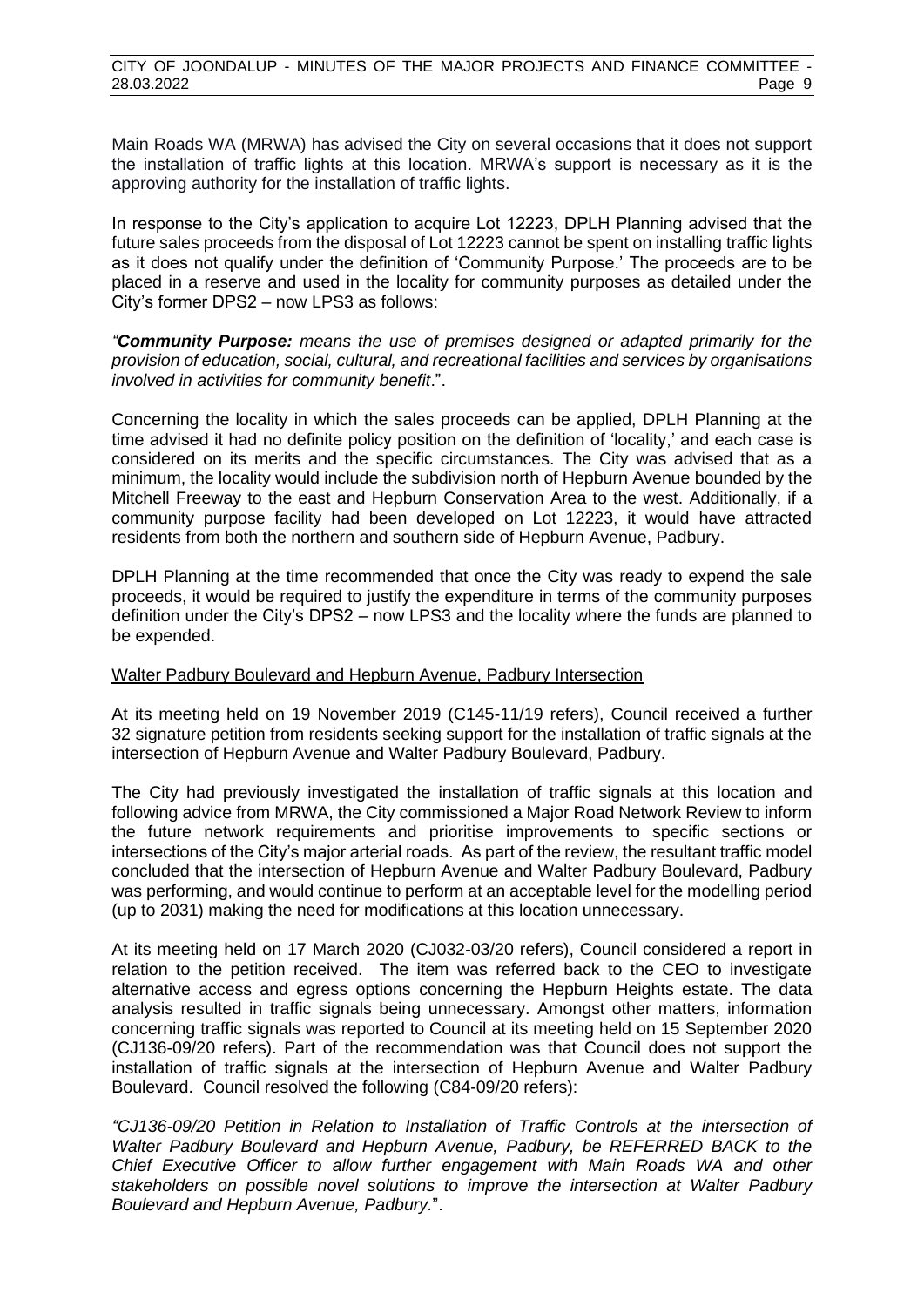### **DETAILS**

At its meeting held on 20 July 2021 (CJ107-07/21 refers), part of Council's resolution requested the CEO to clarify with the DPLH on the use of the future land disposal proceeds from the sale of Lot 12223 and the proximity in which those proceeds can be spent.

### DPLH Planning and Lands' Advice

On contacting DPLH Planning, the City was advised that as a result of the City's Amendment No 87 to the then DPS2, gazetted in January 2018, the land has been rezoned from 'Civic and Cultural' to 'Commercial.' On this basis, DPLH Planning has reconsidered its advice:

*"It is understood that as part of the public consultation during Amendment 87 process, traffic congestion of the locality was the major issue raised by the general public. It is also understood that this issue has been long identified in the area, and the City has previously expressed its intention to use surplus funds from the sale of the subject land to address this issue.* 

*Based on the above, and the understanding that any development of the subject land for commercial purpose will result in increased traffic and may potentially worsen the existing traffic congestion of the area, the Department would like to advise the following:* 

• *"The use of the proceeds of the sale of Lot 12223 (12) Blackwattle Parade, Padbury, to address parking, traffic and pedestrian issues in the area is now considered to be in accordance with the objective of the "Commercial" zone under the City of Joondalup Local Planning Scheme No. 3, and therefore can be justified and supported.*".

### State Government Funding Commitment

In June 2021, Main Roads WA advised the City that as part of a commitment made during the State Government election to provide funding for a number of projects on local government roads, funding for four projects in the City were confirmed. One of those projects was a \$3 million contribution to upgrade the intersection to improve access from Walter Padbury Boulevard onto Hepburn Avenue, Padbury.

Discussions with the City since receipt of MRWA's advice have taken place and currently a number of options are being considered by MRWA. Once more is known on the most appropriate option it will highlight how the funding contribution will be scoped.

### **Issues and options considered**

### Using the land disposal proceeds to mitigate parking, traffic and pedestrian issues

The DPLH's updated advice was that the future sale proceeds related to Lot 12223 to address parking, traffic and pedestrian issues in the area is in accordance with the objective of the "Commercial" zone under the LPS3 and can therefore be justified and supported.

Consideration was given to the traffic congestion issues raised during the public consultation process when rezoning the site from "Civic and Cultural" to "Commercial."

With the State Government funding commitment for traffic improvements at the intersection of Walter Padbury Boulevard and Hepburn Avenue, Padbury, it appears that the use of the proceeds from the sale of Lot 12223 for traffic-related matters may no longer be required. MRWA are currently considering traffic mitigation options for this location which will be discussed with the City.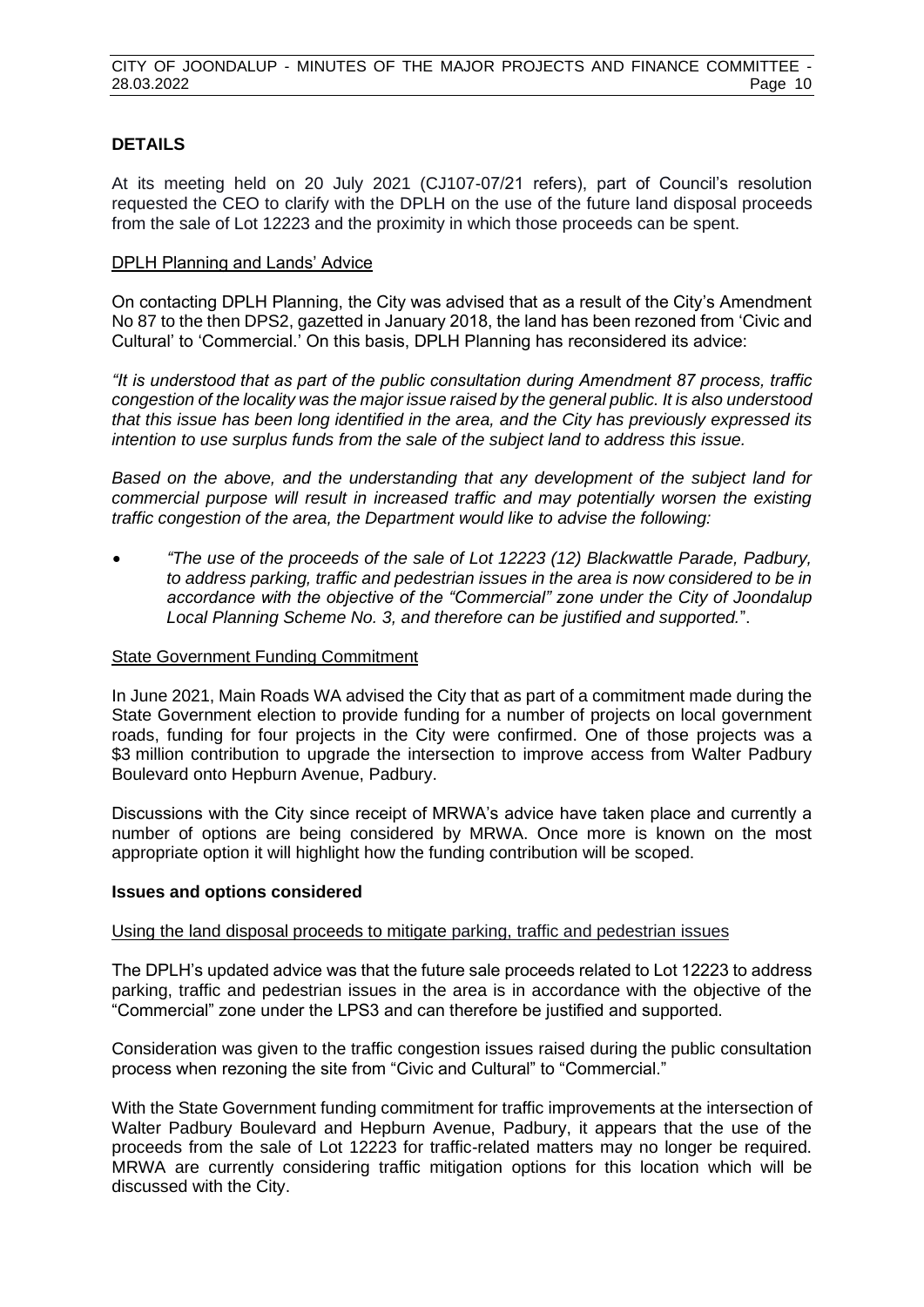### Using the land disposal proceeds for community purposes

The City now has an alternative funding source for the traffic-related issues in the locality of Lot 12223, providing Council with the option to consider the utilisation of the future sale proceeds from Lot 12223 for community purposes.

Future Crown land community purpose site acquisitions may include the City applying to acquire a Crown land community purposes site in freehold at a concessional rate, rezoning it to allow for a mix of uses and disposal of the site. The DPLH requires community support for an acquisition proposal to progress. Community support might not be provided without a level of reassurance on the future land uses for the community purpose sites or the use of the future sale proceeds.

The definition of community purposes detailed in the City's LPS3 provides the required land use parameters for community purpose development and service provision.

### Deferring the decision on the use of the sale proceeds

Before commencing the land disposal process for Lot 12223, Council requested updated advice from the DPLH which has now been provided. There is now the option of using the future proceeds from the sale of Lot 12223 towards mitigating parking, traffic and pedestrian issues within the Hepburn Heights estate.

There is still some uncertainty at this stage whether MRWA will support traffic signals, however, all options are currently being examined and a level of funding has been confirmed by MRWA towards traffic improvements. Until the outcome of MRWA's assessment, and more information on the proposed funding model, committing the proceeds from the sale of Lot 12223 appears unnecessary.

### Proximity or locality of area land disposal funds to be expended

As requested by Council, the City made additional attempts in 2021 to obtain advice on the scope of the proximity on which the funds can be expended, however, none was provided.

The original advice from DPLH Planning, as detailed above, is that in summary, if a community purpose facility was developed on Lot 12223, it would have attracted residents from the northern and southern sides of Hepburn Avenue, Padbury. Notwithstanding this advice, it is also reasonable to assume that residents on the eastern and western boundaries of the site may also have taken advantage of a local community facility.

DPLH Planning at the time recommended that once the City is ready to expend the sale proceeds, the City would be required to justify the expenditure in terms of the community purposes definition under the City's DPS2 – now LPS3 and the locality on where the funds are to be expended.

The City could liaise with the DPLH when considering where the funds should be expended and get pre-approval of the City's selected location.

### **Legislation / Strategic Community Plan / Policy implications**

### **Legislation** Sections 3.58 and 3.59 of the *Local Government Act 1995* and the *Local Government (Functions and General) Regulations 1996* determine how a local government may dispose of property.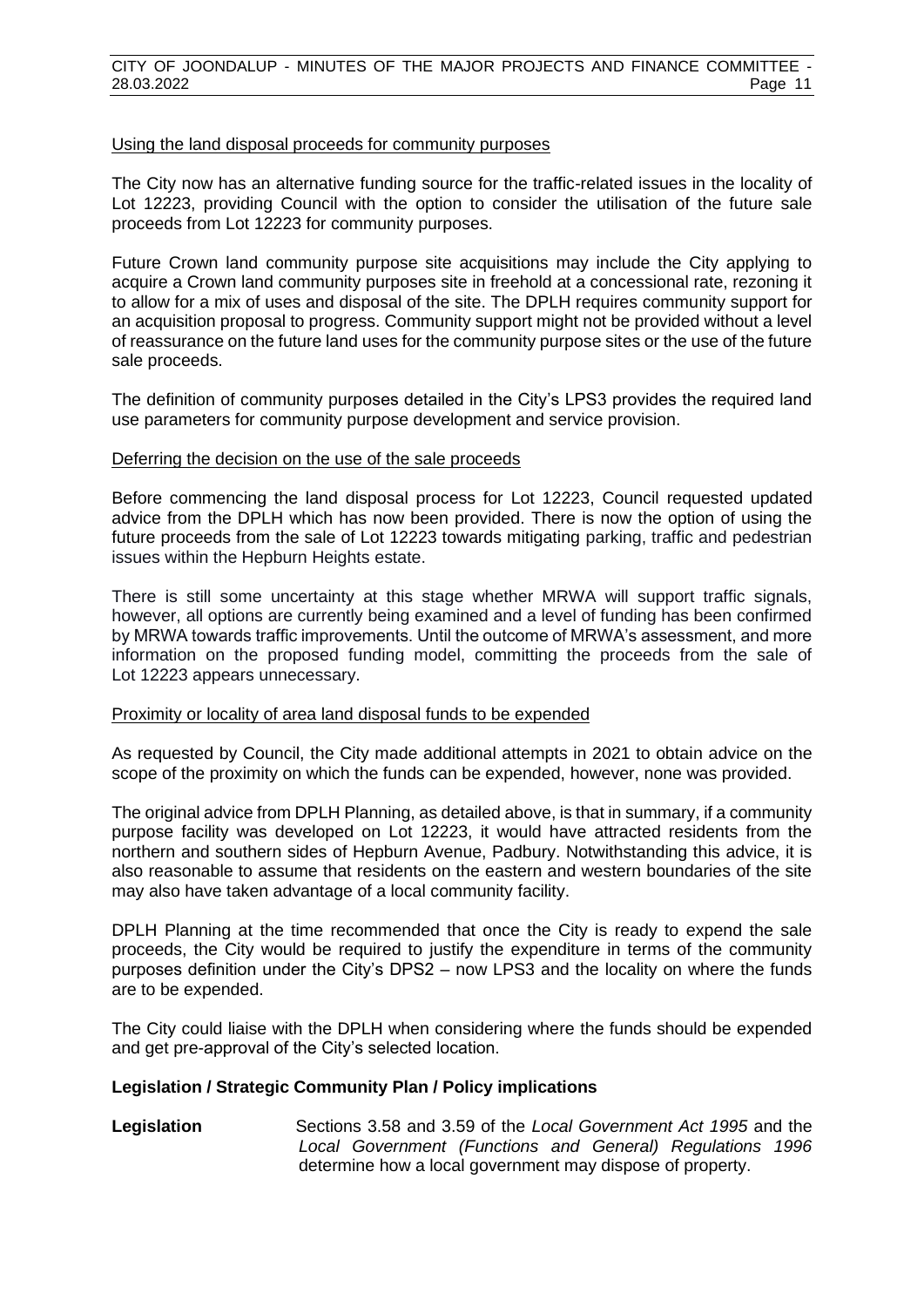### **Strategic Community Plan**

| Key theme        | <b>Quality Urban Environment.</b> |
|------------------|-----------------------------------|
| <b>Objective</b> | <b>Quality Built outcomes.</b>    |
| <b>Key theme</b> | Quality Urban Environment.        |
| <b>Objective</b> | <b>Quality Built outcomes.</b>    |
| <b>Policy</b>    | Not applicable.                   |

### **Risk management considerations**

The community local to Lot 12223 appeared resolute on the acquisition application details. The recent change of advice from DPLH allows the proceeds from the sale of Lot 12223 to be utilised towards mitigating parking, traffic and pedestrian issues.

The City using the State Government funding available for traffic-related remedies allows Council to use the proceeds from the future sale of Lot 12223 for community purposes. Such a result may prove reassuring for other local communities to Crown land community purpose sites where the City examines Crown land optimisation opportunities.

### **Financial / budget implications**

The Strategic Asset Management Reserve funded the purchase of Lot 12223.

MRWA has confirmed a \$3 million State Government funding commitment to upgrade the intersection to improve access from Walter Padbury Boulevard onto Hepburn Avenue, Padbury. The proposed funding agreement has not yet been finalised.

Council has previously supported the allocation of the sale proceeds from Lot 12223 to a specific reserve account for projects in the vicinity of Lot 12223 (12) Blackwattle Parade, Padbury, in line with the definition of "Community Purposes" under DPS2 – now LPS3. Council may wish to review this allocation based on the updated advice from the DPLH.

Should the location of proposed projects or services not be evident to be in the proximity of Lot 12223, contact can be made with DPLH Planning for confirmation that the location is acceptable.

### **Regional significance**

Not applicable.

### **Sustainability implications**

The community purpose definition under LPS3 highlights services that relate to 'education, social, cultural and recreational'; therefore, the services proposed being accessible to all sectors of the community would be considered socially sustainable.

The City's proposed EOI land disposal process concerning Lot 12223 will highlight the requirement that building design integrates sustainable design principles into its siting, design, and construction. Respondents will be directed to the Environmentally Sustainable Design Policy.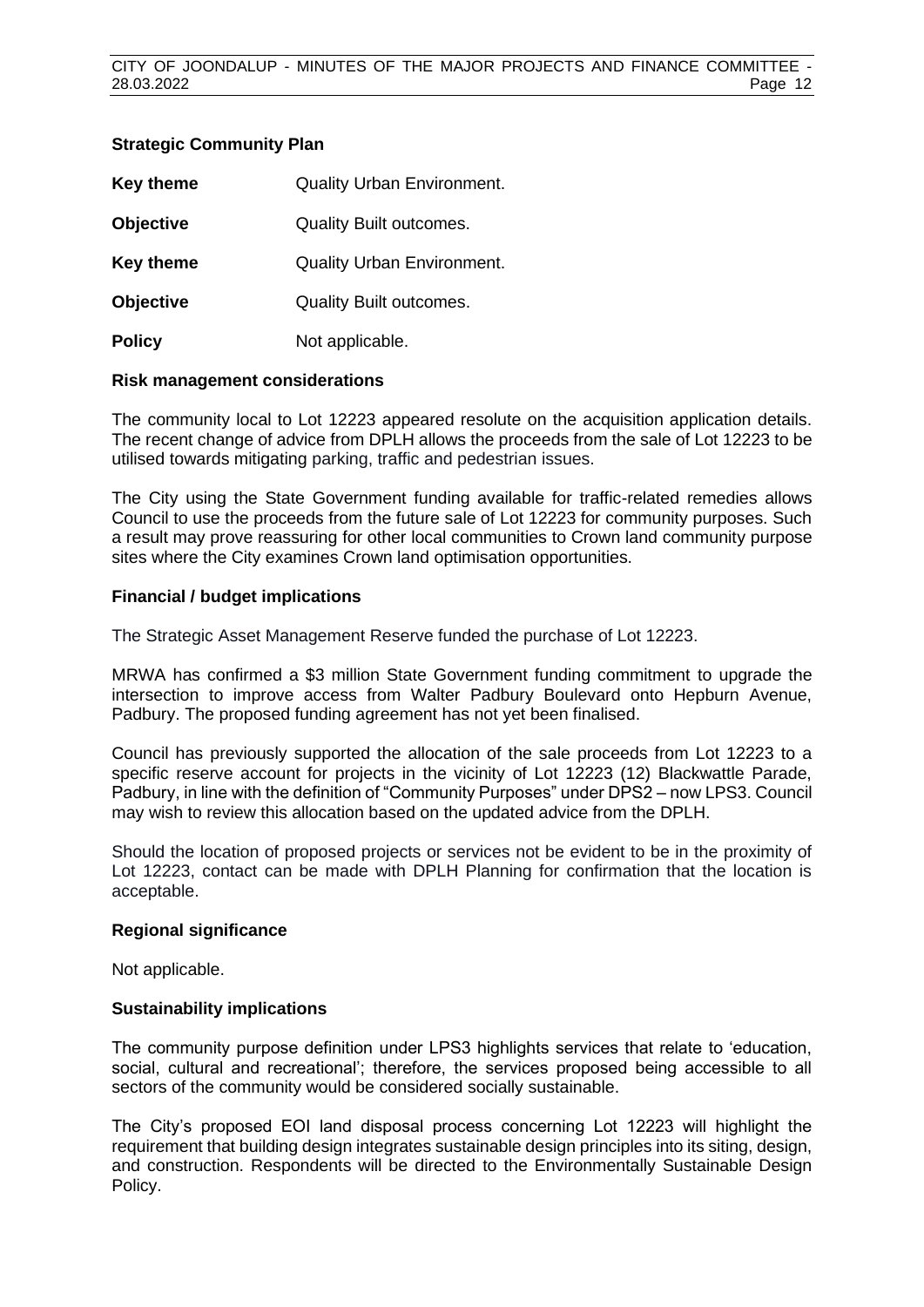### **Consultation**

Community consultation was conducted from 24 February 2015 to 26 March 2015. Feedback was requested from the local community on the proposed acquisition of Lot 12223. The related survey provided to the community detailed a number of selected projects, including the Council preferred project for traffic lights at the intersection of Walter Padbury Boulevard and Hepburn Avenue, Padbury.

A scheme amendment proposal was advertised for public comment for 42 days closing on 20 July 2017. Amendment 87 to DPS2 rezoned the site from 'Civic and Cultural' to 'Commercial' and removed the residential density code.

As part of the Expression of Interest process to dispose of Lot 12223, the City proposes to use the services of a real estate agent to market the site. Should Council provide its in-principle support for a negotiated outcome with a preferred respondent, a public notice will be served for a minimum of 14 days on the intent to dispose of the site by private treaty with the outcome being reported back to Council

### **COMMENT**

Advice from MRWA is that there is a State Government's funding commitment for traffic improvements at the intersection of Walter Padbury Boulevard and Hepburn Avenue, Padbury. This information, together with the updated advice from the DPLH allows Council the option of utilising the Lot 12223 sale proceeds for traffic calming measures or community purposes in the vicinity of Lot 12223.

Council deferring this decision appears financially prudent until there are more details on MRWA's proposed traffic treatment recommendations and the State Government related funding model.

### **VOTING REQUIREMENTS**

Absolute Majority.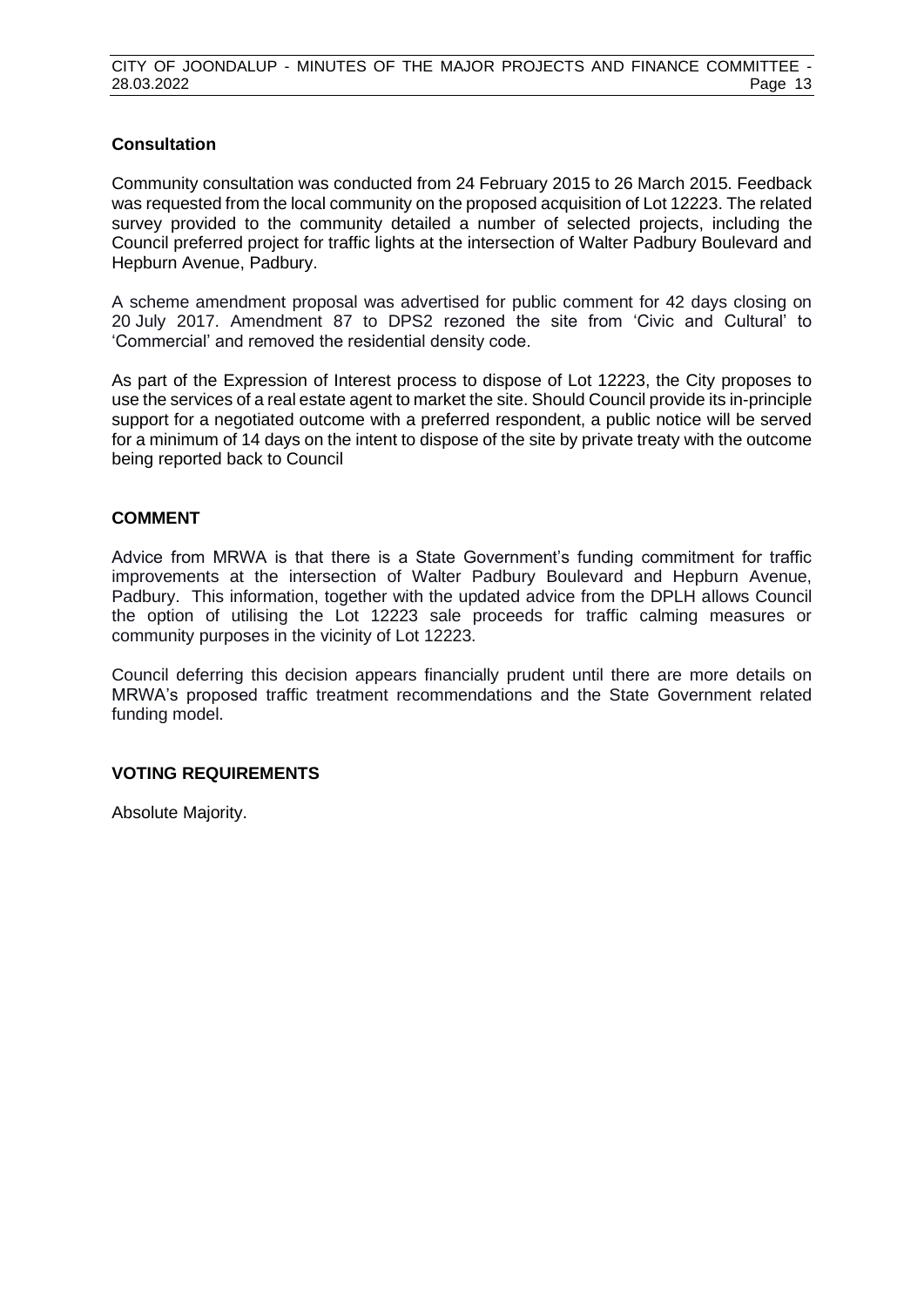**MOVED Cr Hamilton-Prime, SECONDED Cr Jones that Council:**

- **1 BY AN ABSOLUTE MAJORITY REVOKES Part 6 of its decision of 19 May 2015 (CJ082-05/15 refers) as follows:**
	- *"6 REQUESTS the Chief Executive Officer to develop an advocacy plan to gain support from the relevant State Government departments to use the funds from the sale of the land for Council and the community's preferred option to install traffic lights at the intersection of Walter Padbury Boulevard and Hepburn Avenue, Padbury.";*
- **2 NOTES that the Department of Planning Lands and Heritage has provided its support for the proceeds from the future disposal of Lot 12223 (12) Blackwattle Parade, Padbury to be used to address parking, traffic, and pedestrian issues in the area if required;**
- **3 NOTES that Main Roads WA and the City are currently examining traffic improvement options for the intersection of Walter Padbury Boulevard and Hepburn Avenue, Padbury;**
- **4 NOTES that a \$3 million State Government funding commitment for traffic improvements to the intersection of Walter Padbury Boulevard and Hepburn Avenue, Padbury may potentially release the City of the need to use the proceeds from the future disposal of Lot 12223 (12) Blackwattle Parade, Padbury for such use;**
- **5 NOTES the information in this report concerning the proximity related to Lot 12223 (12) Blackwattle Parade, Padbury of where the site's future sale proceeds can be utilised and that the Department of Planning Lands and Heritage can be contacted to confirm that the proposed project locations are within an acceptable proximity;**
- **6 SUPPORTS deferring its decision on where the proceeds from the future disposal of Lot 12223 (12) Blackwattle Parade, Padbury will be utilised until the outcome of the City and Main Roads WA's examination of the traffic improvement options for the intersection of Walter Padbury Boulevard and Hepburn Avenue, Padbury;**
- **7 SUPPORTS the commencement of the two-stage land disposal process concerning Lot 12223 (12) Blackwattle Parade, Padbury as detailed in the report to Council at its meeting held on 20 July 2021 (CJ107-07/21 refers).**

### **The Motion was Put and CARRIED (6/0)**

**In favour of the Motion:** Cr Logan, Mayor Jacob, Crs Fishwick, Hamilton-Prime, Hill and Jones.

*Appendix 1 refers*

*[To access this attachment on electronic document, click here: Attach1MPF220328.pdf](http://www.joondalup.wa.gov.au/files/committees/MPFI/2022/Attach1MPF220328.pdf)*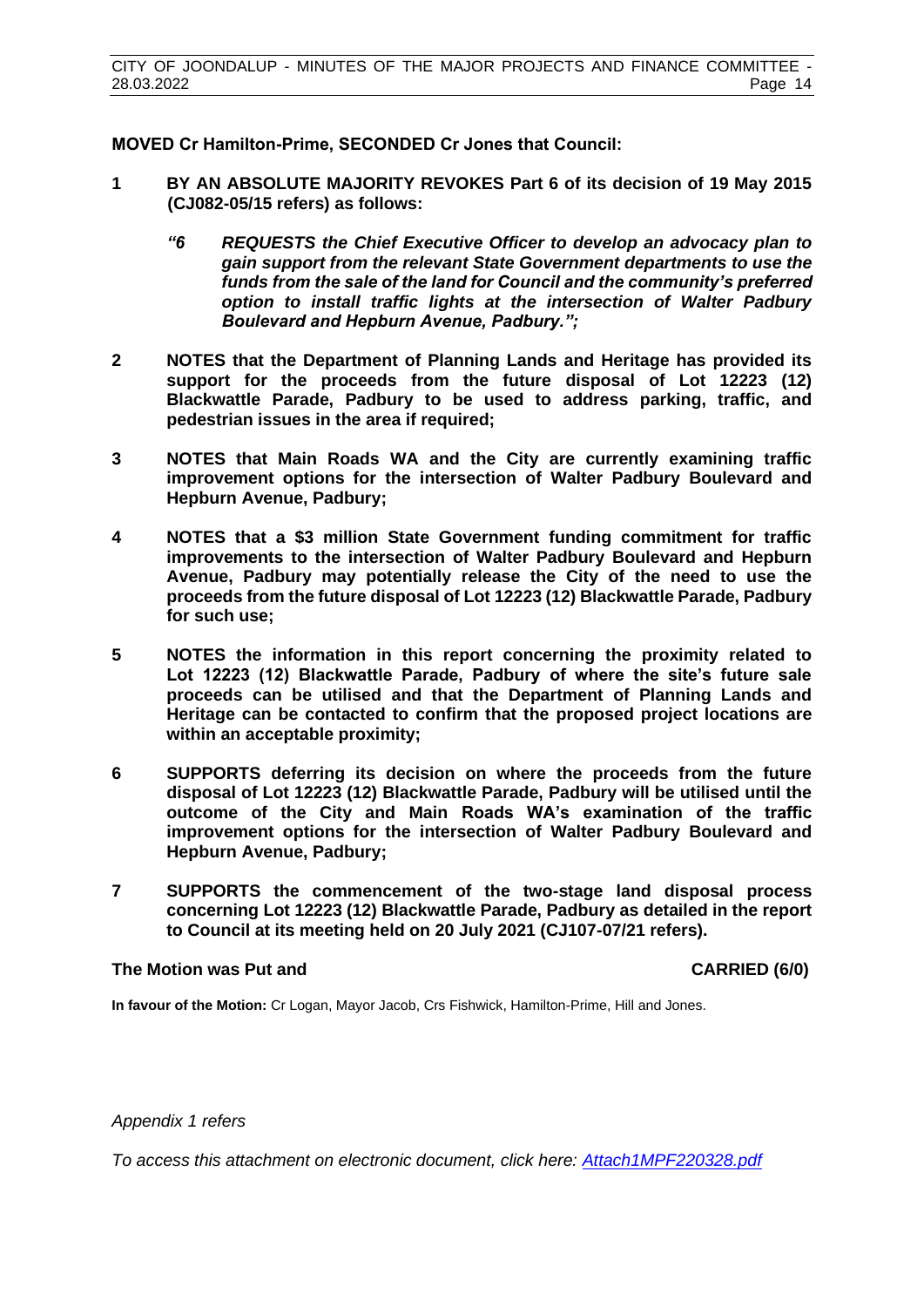# <span id="page-14-0"></span>**ITEM 2 STANDARDS OF SERVICE DELIVERY**

| <b>WARD</b>                           | All                                                                                                                                                    |  |
|---------------------------------------|--------------------------------------------------------------------------------------------------------------------------------------------------------|--|
| <b>RESPONSIBLE</b><br><b>DIRECTOR</b> | Mr Jamie Parry<br>Governance and Strategy                                                                                                              |  |
| <b>FILE NUMBER</b>                    | 101515                                                                                                                                                 |  |
| <b>ATTACHMENT</b>                     | Attachment 1<br><b>Schedule of Reports</b>                                                                                                             |  |
| <b>AUTHORITY / DISCRETION</b>         | Information - includes items provided to Council for<br>information purposes only that do not require a decision of<br>Council (that is for 'noting'). |  |

### **PURPOSE**

For the Major Projects and Finance Committee to note the information on matters related to service delivery from 2017 to 2021 presented to the (former) Finance Committee and Major Projects and Finance Committee.

### **EXECUTIVE SUMMARY**

At the Major Projects and Finance Committee meeting held on 13 September 2021 the following report was requested by Cr Raftis:

### *"Standards of service delivery*

*Cr Raftis requested a report to be presented to the Major Projects and Finance Committee in relation to the standards of service delivery, outlining the following:* 

- *a) A list of the reports presented to the Committee over the past five years to enable the Committee to make recommendations on standards of service delivery.*
- *b) Details of any recommendations given by the Committee to Council regarding standards of service delivery over the same five-year period.*
- *c) The outcomes of any implementation of recommendations provided by the Committee in (b) above.*".

Information related to matters of service delivery that either the (former) Finance Committee or Major Projects and Finance Committee have considered from 2017 to 2021, are listed within the report for the Committee's consideration.

*It is therefore recommended that the Major Projects and Finance Committee NOTES the information contained within this Report, on matters related to service delivery from 2017 to 2021 considered by the Finance Committee and Major Projects and Finance Committee.*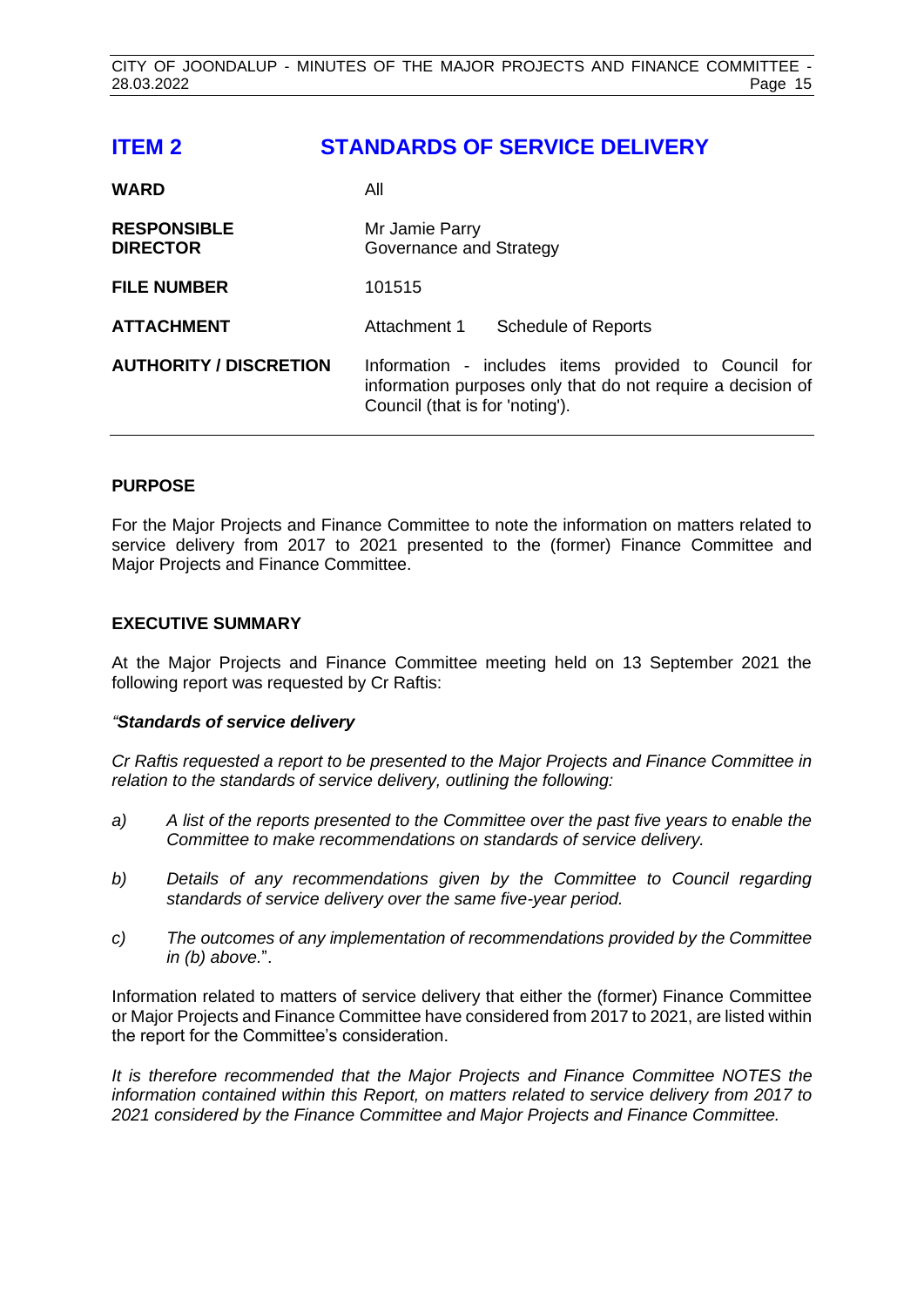### **BACKGROUND**

The Terms of Reference of the Major Projects and Finance Committee include that the Committee is to *"make recommendations to Council on the services to be provided by the City and the standards of service delivery being cognisant of industry best practice."*

Cr Raftis requested a report to be presented to the Major Projects and Finance Committee in relation to the standards of service delivery, outlining the following:

- a) A list of the reports presented to the Committee over the past five years to enable the Committee to make recommendations on standards of service delivery.
- b) Details of any recommendations given by the Committee to Council regarding standards of service delivery over the same five-year period.
- c) The outcomes of any implementation of recommendations provided by the Committee in (b) above.".

### **DETAILS**

### **Terms of Reference**

The Terms of Reference of the Major Projects and Finance Committee are as follows:

- 1 oversee the progress of the City's annual capital works program and review of the City's *Five Year Capital Works Program*;
- 2 make recommendations to Council on modifications of capital works projects and major strategic capital projects;
- 3 make recommendations to Council on various elements of major strategic capital projects (such as the Ocean Reef Marina, City Centre Office Development and Joondalup Performing Arts and Cultural Facility), including but not limited to:
	- 3.1 project scope;
	- 3.2 design elements and core project components;
	- 3.3 development models and financial structures;
	- 3.4 on-going management and utilisation models;
- 4 make recommendations to Council on the service to be provided by the City and the standards of service delivery being cognisant of industry best practice;
- 5 oversee the City's financial management activities, funding proposals and long-term strategic financial planning;
- 6 make recommendations to Council on reviews and impacts on the City's *10 Year Strategic Financial Plan*.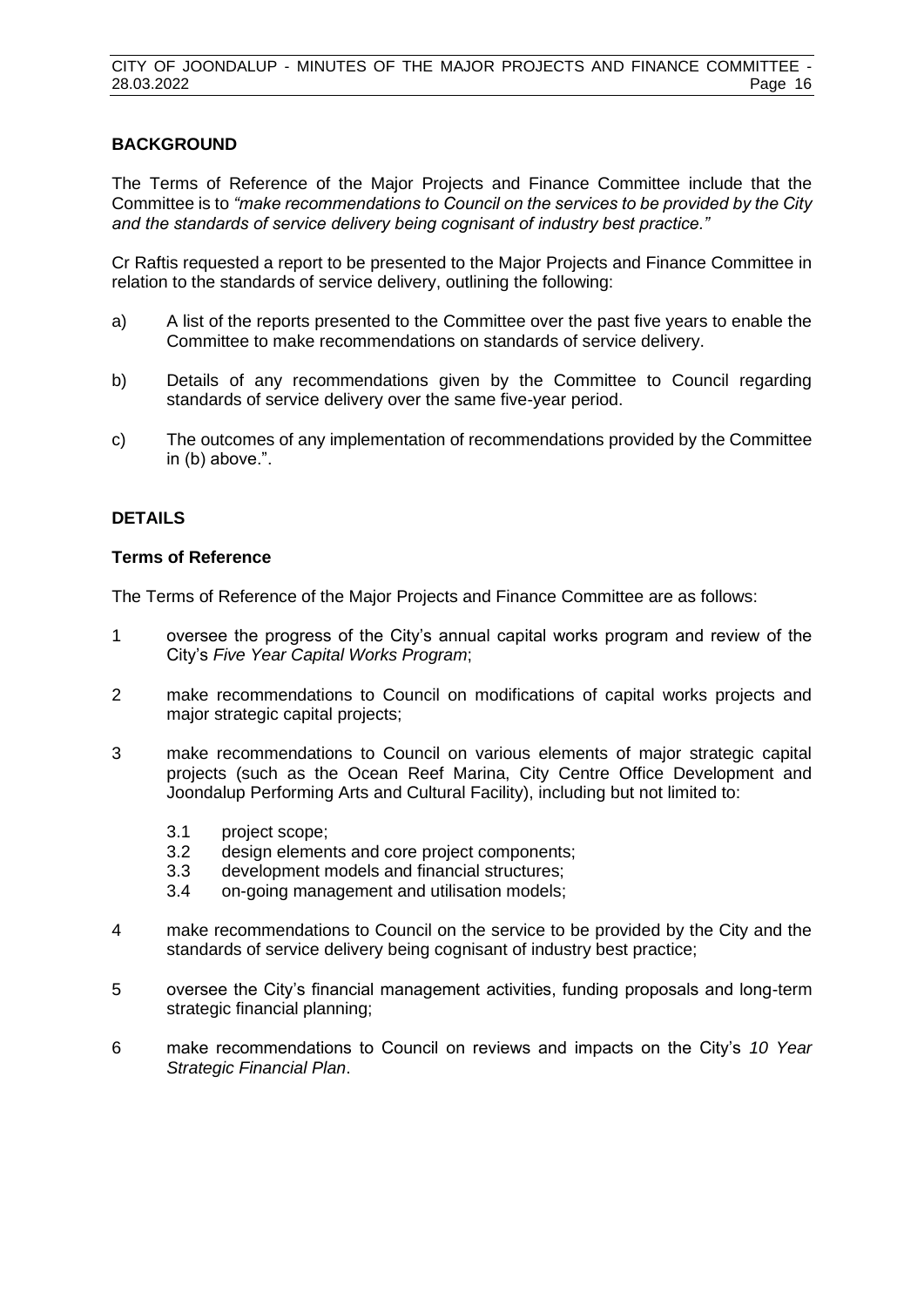### **Corporate Business Plan**

Within the City's Corporate Business Plan the following is provided regarding the definition of what is a service:

*"A service is defined as an action or series of actions performed to deliver a product or benefit which fulfills a need or demand.* 

*Local government services can have an internal or external focus where a product or benefit is delivered directly to the community (external) or within the organisation (internal) to facilitate the delivery of services for the community.* 

*A service may include a range of programs and projects made up of activities which may be one-off or recurring in nature."*.

In the 2020-21 Budget the Corporate Business Plan contained schedules of all the City's services including information on:

- whether the service is statutory or discretionary
- associated costs of delivering the service
- the number of Full Time Equivalent (FTE) employees delivering each service
- whether there is a service level change from the previous year, 2019-20.

### **Budget Process**

Discussions related to the levels of service to be provided by the Council are undertaken during the annual budget process.

Detailed service schedules for six priority service areas (identified for review by Elected Members) were presented as part of the 2020-21 budget process. It is proposed that for the 2022-23 Council budget process detailed service schedules be presented on all services to assist the Council in determining the services and service levels to be provided.

The City also participates in the Local Government Performance Excellence Program (Price Waterhouse Coopers) which provides comparative data analytics to assess service levels and performance in key areas with other local governments in Australia and New Zealand. Relevant information is provided during the budget process to assist Elected Members in understanding the City's service levels.

### **Report Schedule**

The following reports were submitted to either the (former) Finance Committee or Major Projects and Finance Committee and were considered to generally meet the intent of the specific Term of Reference related to services.

As such, any items related to the City's annual capital works program and review of the following:

- City's Five-Year Capital Works Program.
- Major strategic capital projects.
- City's Strategic Financial Plan.
- Other specific Terms of Reference have not been included.

Copies of each of the reports is provided in Attachment 1 to this Report.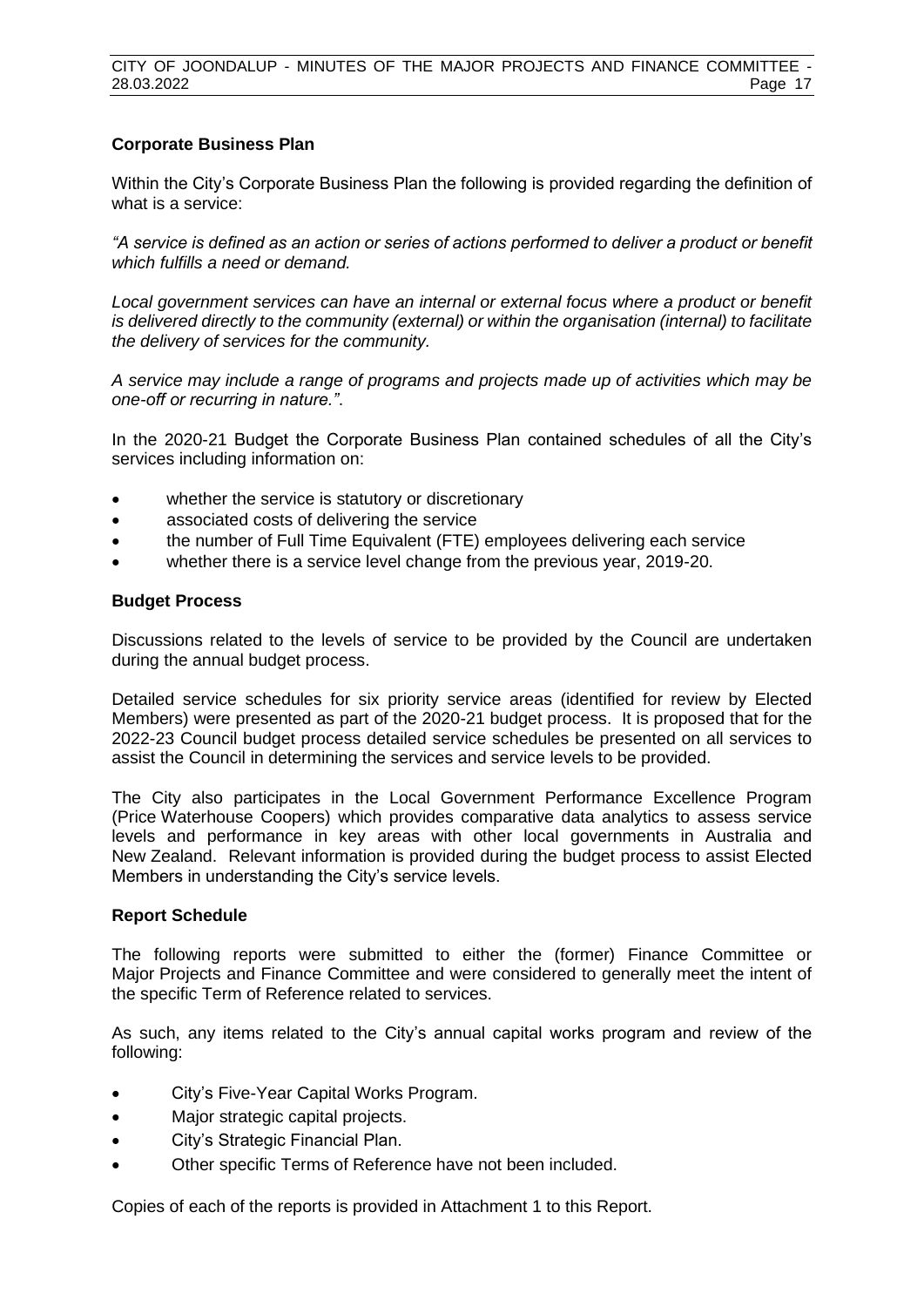### *Finance Committee*

| <b>Meeting</b><br><b>Date</b> | Related to Service<br><b>Items</b><br><b>Delivery</b>                                                                                                                                          | <b>Meeting Minutes</b>                                                                                                               |
|-------------------------------|------------------------------------------------------------------------------------------------------------------------------------------------------------------------------------------------|--------------------------------------------------------------------------------------------------------------------------------------|
| 6 Feb 2017                    | Income Producing Assets.<br>Impacts on 20 Year Strategic<br>Financial Plan of Reports to<br>Council - October 2016 to<br>December 2016.                                                        | Minutes - Finance Committee Meeting -<br>6/02/2017 (joondalup.wa.gov.au)                                                             |
| 4 Apr 2017                    | <b>Nil</b>                                                                                                                                                                                     | Minutes - Finance Committee Meeting -<br>4/04/2017 (joondalup.wa.gov.au)                                                             |
| 12 Jun 2017                   | <b>Nil</b>                                                                                                                                                                                     | Minutes - Finance Committee Meeting -<br>12/06/2017 (joondalup.wa.gov.au)                                                            |
| 7 Aug 2017                    | Implications of the McKell<br>Institute Report "Giving Local<br>Governments the Reboot"<br>Impact on 20 Year Strategic<br>Financial Plan of Reports to<br>Council - April 2017 to June<br>2017 | Minutes - Finance Committee Meeting -<br>7/08/2017 (joondalup.wa.gov.au)                                                             |
| 2 Oct 2017                    | Impact on 20 Year Strategic<br>Financial Plan of Reports to<br>2017<br>Council<br>July<br>$\overline{\phantom{0}}$<br>to<br>September 2017                                                     | Minutes - Finance Committee Meeting -<br>2/10/2017 (joondalup.wa.gov.au)                                                             |
| 12 Mar 2018                   | Impact on 20 Year Strategic<br>Financial Plan of Reports to<br>Council - October 2017 to<br>December 2017                                                                                      | Minutes - Major Projects and Finance<br><b>Committee</b><br><b>Meeting</b><br>12/03/2018<br><b>Contract</b><br>(joondalup.wa.gov.au) |
| 7 May 2018                    | Impact on 20 Year Strategic<br>Financial Plan of Reports to<br>Council - January to March<br>2018                                                                                              | Minutes - Major Projects and Finance<br><b>Committee Meeting</b><br>7/05/2018<br>$\sigma_{\rm{max}}$<br>(joondalup.wa.gov.au)        |
| 16 Jul 2018                   | <b>Nil</b>                                                                                                                                                                                     | Minutes - Major Projects and Finance<br>16/07/2018<br><b>Committee Meeting</b><br>$\sim 1000$ km s $^{-1}$<br>(joondalup.wa.gov.au)  |
| 12 Nov 2018                   | Expression of Interest 017/18 -<br>Residential Development and<br>Leasing of Airspace above an<br><b>Operational Drainage Sump</b>                                                             | Minutes - Major Projects and Finance<br>12/11/2018<br><b>Committee</b><br><b>Meeting</b><br>$\sim 100$<br>(joondalup.wa.gov.au)      |
| 11 Mar 2019                   | Impact on 20 Year Strategic<br>Financial Plan of Reports to<br>Council - July to December<br>2018                                                                                              | Minutes - Major Projects and Finance<br>Committee<br>Meeting -<br>11/03/2019<br>(joondalup.wa.gov.au)                                |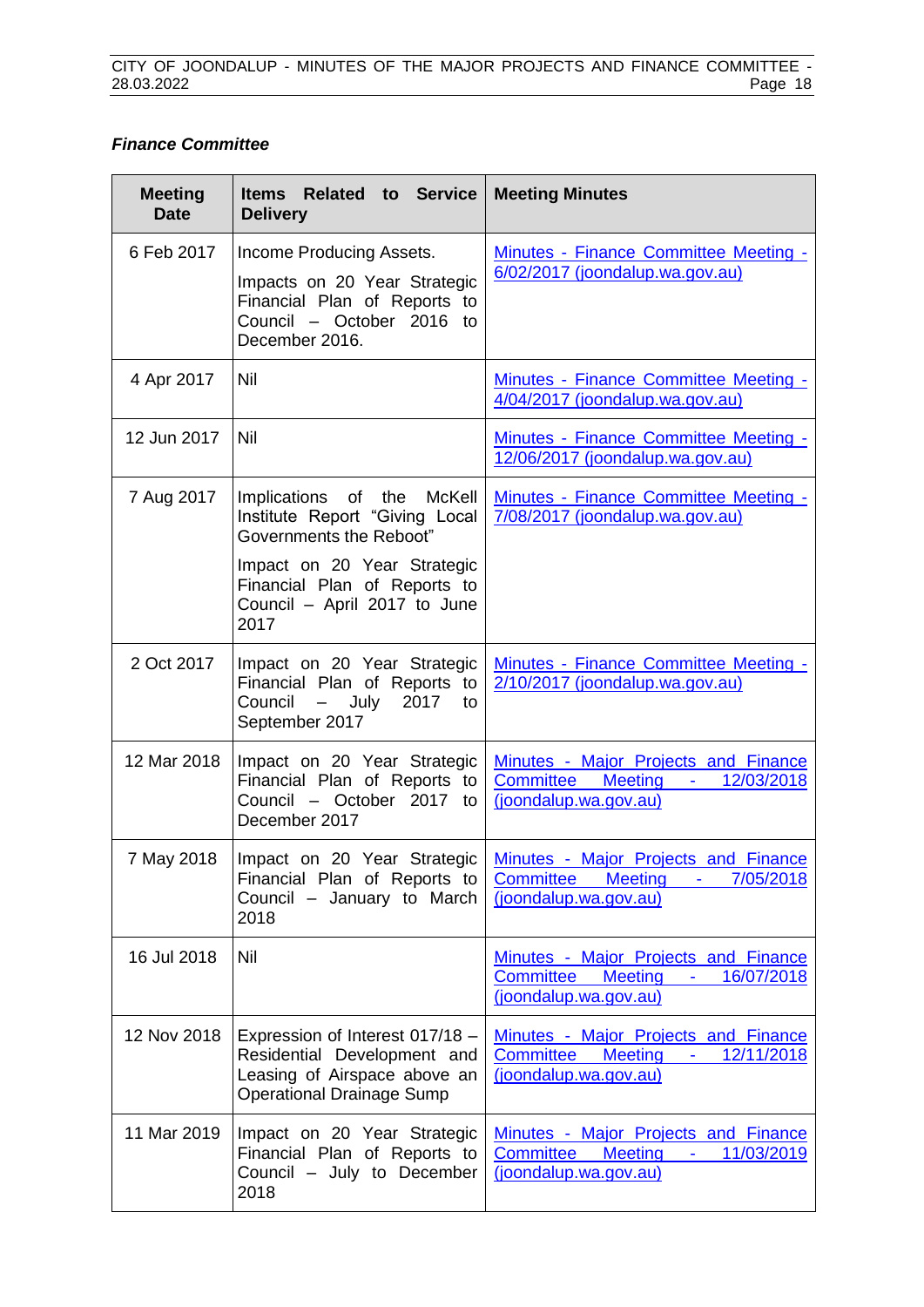| <b>Meeting</b><br><b>Date</b> | Items Related to Service<br><b>Delivery</b>                                                              | <b>Meeting Minutes</b>                                                                                                                     |
|-------------------------------|----------------------------------------------------------------------------------------------------------|--------------------------------------------------------------------------------------------------------------------------------------------|
| 6 May 2019                    | Impact on 20 Year Strategic<br>Financial Plan of Reports to<br>Council - January to March<br>2019        | Minutes - Major Projects and Finance<br>Committee Meeting -<br>6/05/2019<br>(joondalup.wa.gov.au)                                          |
| 15 Jul 2019                   | Nil                                                                                                      | Minutes - Major Projects and Finance<br>Committee Meeting - 15/07/2019<br>(joondalup.wa.gov.au)                                            |
| 9 Sep 2019                    | Nil                                                                                                      | Minutes - Major Projects and Finance<br><b>Meeting</b><br><b>Committee</b><br>9/09/2019<br>$\sim 100$<br>(joondalup.wa.gov.au)             |
| 9 Mar 2020                    | Nil                                                                                                      | Minutes - Major Projects and Finance<br><b>Committee</b><br><b>Meeting</b><br>9/03/2020<br><b>Contact Contact</b><br>(joondalup.wa.gov.au) |
| 4 May 2020                    | Nil                                                                                                      | Minutes - Major Projects and Finance<br>Committee Meeting -<br>4/05/2020<br>(joondalup.wa.gov.au)                                          |
| 13 Jul 2020                   | Impact on 20 Year Strategic<br>Financial Plan of Reports to<br>Council - July 2019 to June<br>2020       | Minutes - Major Projects and Finance<br>Committee<br><b>Meeting</b><br>13/07/2020<br>$\sigma_{\rm{max}}$<br>(joondalup.wa.gov.au)          |
| 7 Sep 2020                    | Opportunity for Redevelopment<br>of the Woodvale Community<br>$Hub -$<br>Philosophy<br>and<br>Parameters | Minutes - Major Projects and Finance<br>Meeting -<br><b>Committee</b><br>7/09/2020<br>(joondalup.wa.gov.au)                                |
| 2 Nov 2020                    | Nil                                                                                                      | Minutes - Major Projects and Finance<br>2/11/2020<br><b>Committee</b><br><b>Meeting</b><br>$\sim 100$<br>(joondalup.wa.gov.au)             |
| 8 Mar 2021                    | Nil                                                                                                      | Minutes - Major Projects and Finance<br>Meeting -<br>8/03/2021<br><b>Committee</b><br>(joondalup.wa.gov.au)                                |
| 3 May 2021                    | Nil                                                                                                      | <b>Minutes - Major Projects and Finance</b><br><b>Committee</b><br><b>Meeting</b><br>3/05/2021<br>$\sim 100$<br>(joondalup.wa.gov.au)      |
| 12 Jul 2021                   | Impact on Strategic Financial<br>Plan of Reports to Council -<br>July 2020 to June 2021                  | Minutes - Major Projects and Finance<br><b>Committee</b><br><b>Meeting</b><br>12/07/2021<br>$\omega_{\rm{max}}$<br>(joondalup.wa.gov.au)   |
| 13 Sep 2021                   | Nil                                                                                                      | Minutes - Major Projects and Finance<br><b>Meeting</b><br><b>Committee</b><br>13/09/2021<br>$\blacksquare$<br>(joondalup.wa.gov.au)        |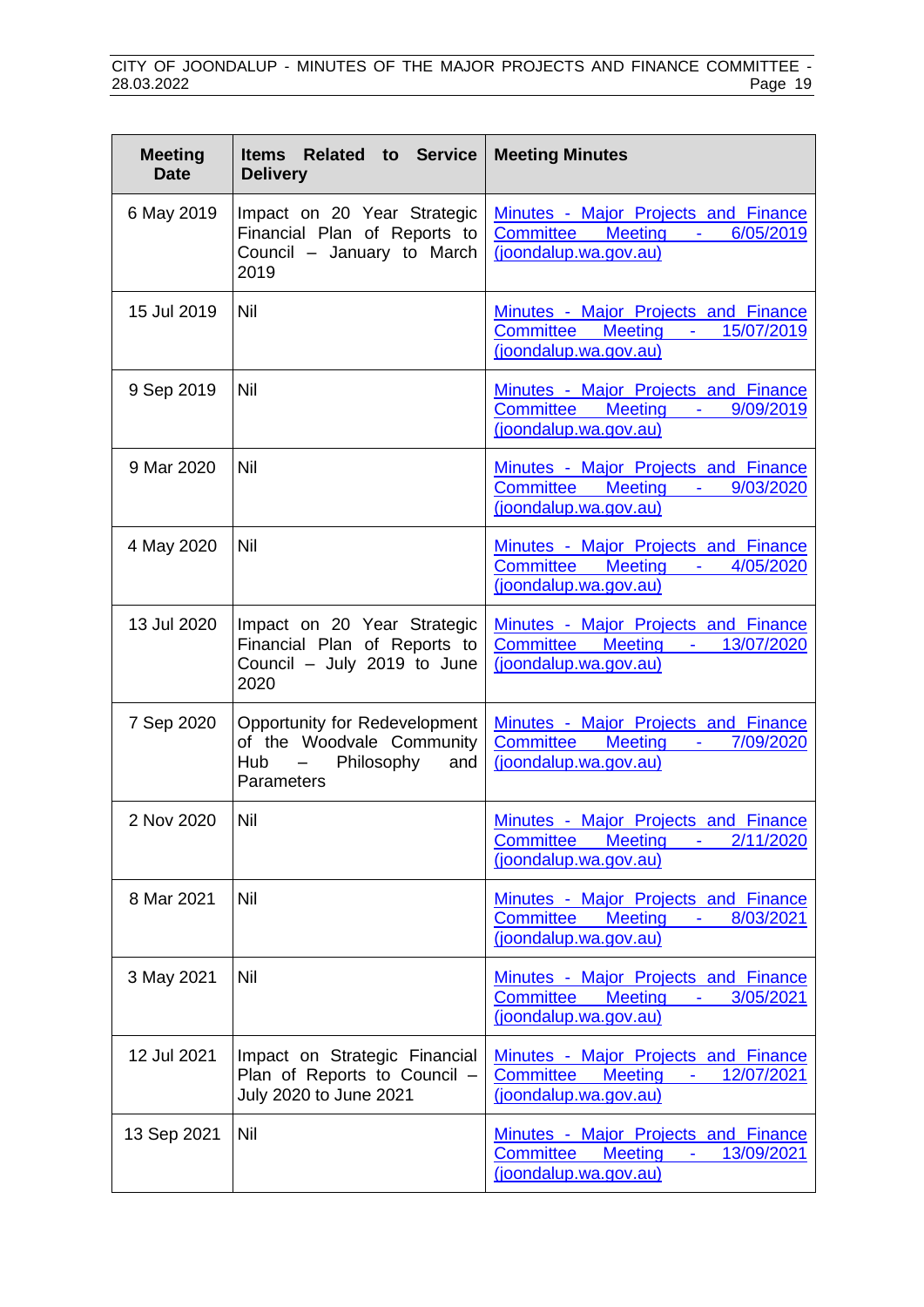| <b>Meeting</b><br><b>Date</b> | Items Related to Service   Meeting Minutes<br><b>Delivery</b> |                                                                                                            |
|-------------------------------|---------------------------------------------------------------|------------------------------------------------------------------------------------------------------------|
| 29 Nov 2021   Nil             |                                                               | Minutes - Major Projects and Finance<br>$-29/11/2021$<br><b>Committee Meeting</b><br>(joondalup.wa.gov.au) |

Only one of the items above was presented to the Council being the endorsement of the Philosophy and Key Parameters for the redevelopment of the Woodvale Community Hub, Lot 67 (5) Trappers Drive, Woodvale (CJ139-09/20 refers) to the September 2020 meeting.

Given that this was the only item presented to the Council part (b) of Cr Raftis' request is met. Part (c) of Cr Raftis' request is met as the recommendation related to endorsement of philosophy and key parameters for the project.

### **Issues and options considered**

The report is presented for information only.

### **Legislation / Strategic Community Plan / Policy implications**

**Legislation** *Local Government Act 1995*.

### **Strategic Community Plan**

**Key theme Governance and Leadership.** 

**Objective Corporate capacity.** 

**Strategic initiative** Demonstrate accountability through robust reporting that is relevant and easily accessible by the community.

**Policy** Nil.

### **Risk management considerations**

Not applicable.

### **Financial / budget implications**

Not applicable.

### **Regional significance**

Not applicable.

### **Sustainability implications**

Not applicable.

### **Consultation**

Not applicable.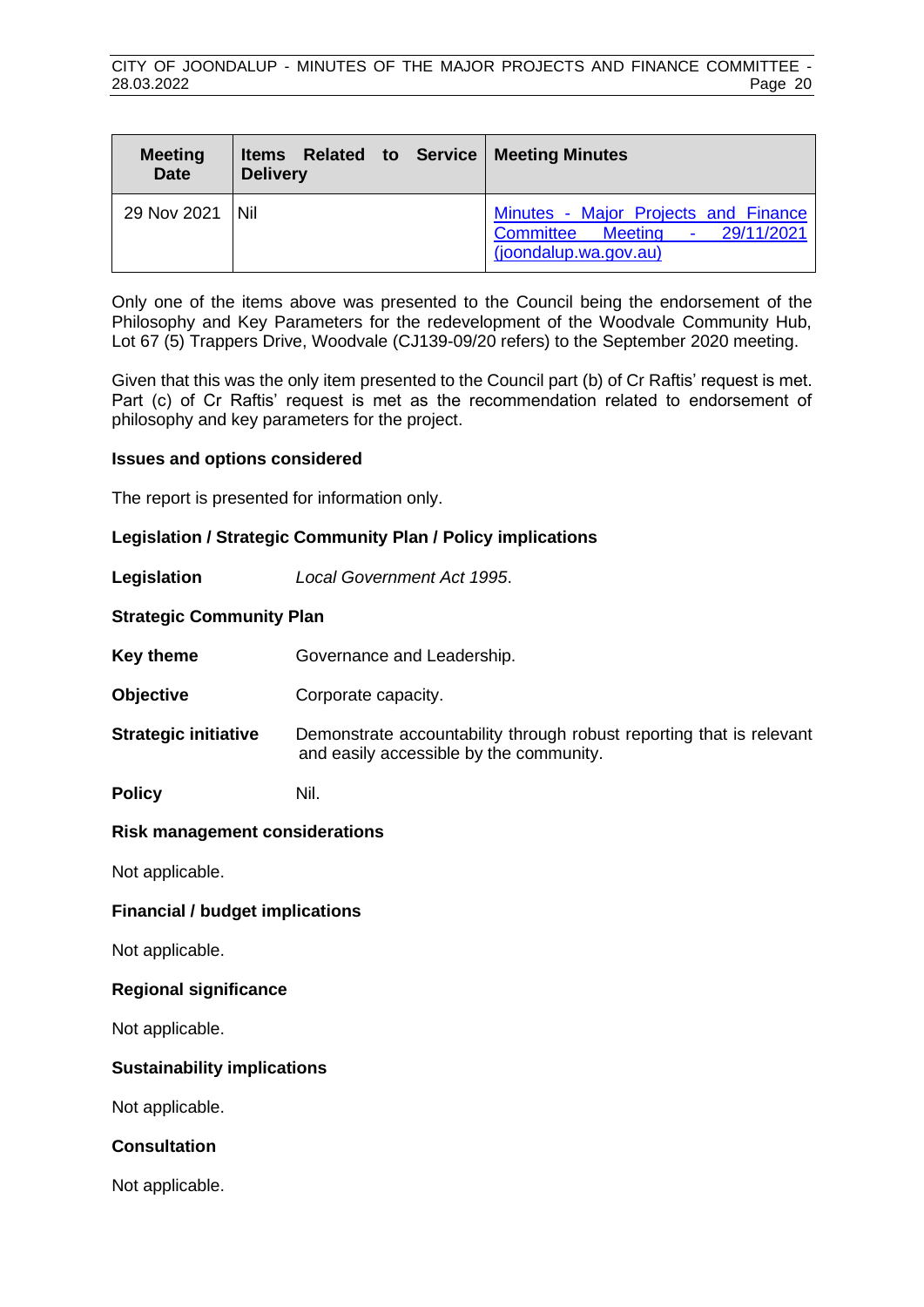### **COMMENT**

Cr Raftis requested a report to be presented to the Major Projects and Finance Committee in relation the standards of service delivery, specifically to Term of Reference *"make recommendations to Council on the services to be provided by the City and the standards of service delivery being cognisant of industry best practice."*

The reports presented in Attachment 1 to this Report are considered to be those reports that generally meet the intent of the request.

It is important to recognise that key discussions on service delivery occur amongst all Elected Members during the budget preparation discussions. In the 2020-21 Budget the Corporate Business Plan contained schedules of all the City's services and it is proposed that for the 2022-23 budget process detailed service schedules be presented on all services to assist the Council in determining the services and service levels to be provided.

### **VOTING REQUIREMENTS**

Simple Majority.

**MOVED Cr Jones, SECONDED Cr Hamilton-Prime that the Major Projects and Finance Committee NOTES the information contained within this Report, on matters related to service delivery from 2017 to 2021 considered by the Finance Committee and Major Projects and Finance Committee.**

### **The Motion was Put and CARRIED (6/0)**

**In favour of the Motion:** Cr Logan, Mayor Jacob, Crs Fishwick, Hamilton-Prime, Hill and Jones.

*Appendix 2 refers*

*[To access this attachment on electronic document, click here: Attach2MPF220328.pdf](http://www.joondalup.wa.gov.au/files/committees/MPFI/2022/Attach2MPF220328.pdf)*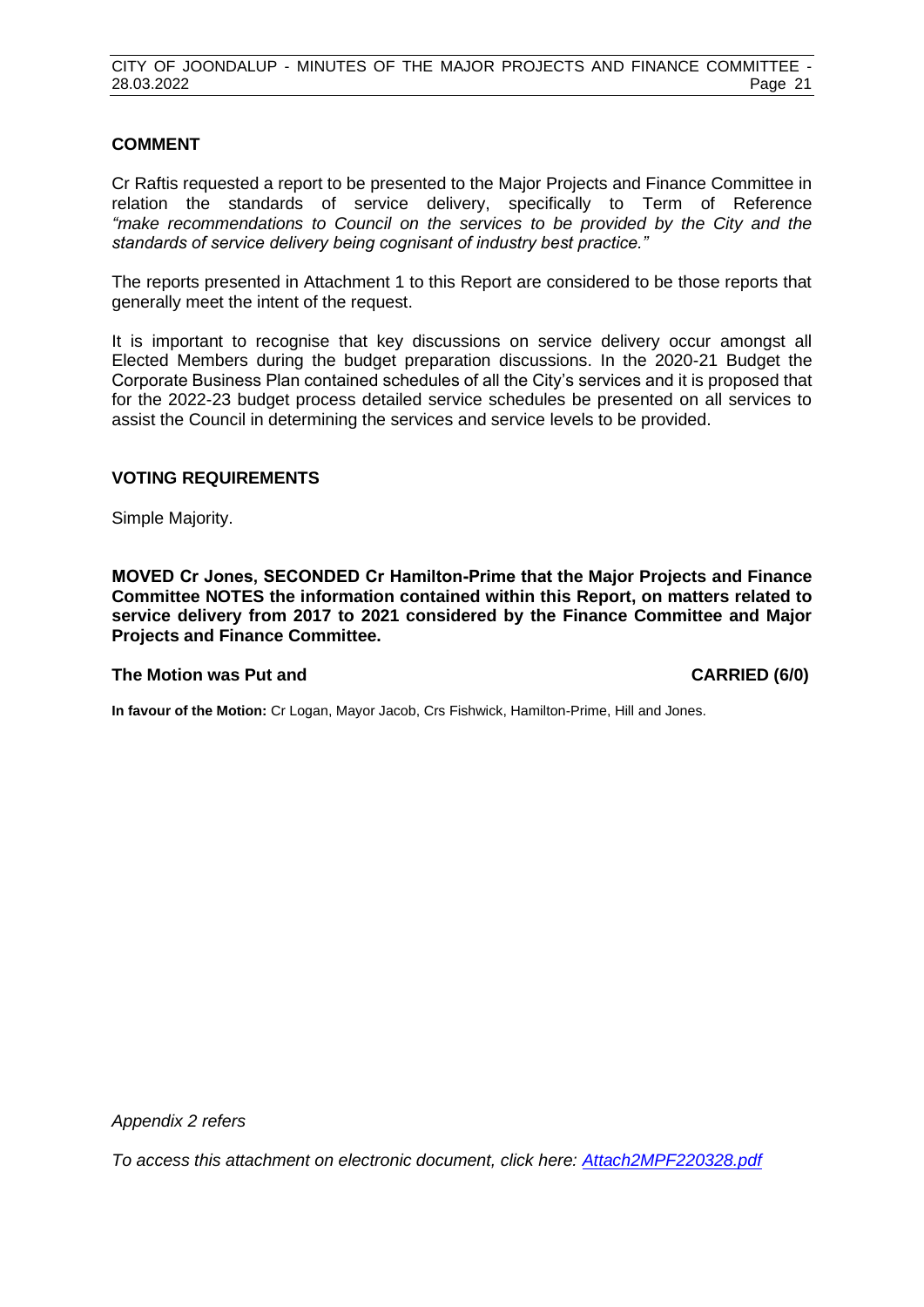# <span id="page-21-0"></span>**ITEM 3 UPDATE ON THE 2021-22 CAPITAL WORKS PROGRAM**

| <b>WARD</b>                           | All                                                                          |                                                                                                                                                                                                                        |
|---------------------------------------|------------------------------------------------------------------------------|------------------------------------------------------------------------------------------------------------------------------------------------------------------------------------------------------------------------|
| <b>RESPONSIBLE</b><br><b>DIRECTOR</b> | Mr Nico Claassen<br>Infrastructure Services                                  |                                                                                                                                                                                                                        |
| <b>FILE NUMBERS</b>                   | 107023, 101515                                                               |                                                                                                                                                                                                                        |
| <b>ATTACHMENTS</b>                    | Attachment 1<br>Attachment 2<br>Attachment 3<br>Attachment 4<br>Attachment 5 | Capital Works Project Report 2021-22<br>Emerald Park Community<br>Facility<br>Upgrade<br>Craigie Leisure Centre Upgrades Stage 1<br>Clubrooms<br>Chichester<br>Park<br>Redevelopment<br>Joondalup City Centre Lighting |
| <b>AUTHORITY / DISCRETION</b>         | Council (that is for 'noting').                                              | Information - includes items provided to Council for<br>information purposes only that do not require a decision of                                                                                                    |

### **PURPOSE**

For the Major Projects and Finance Committee to note the update on the *2021-22 Capital Works Program* and the bi-monthly project status reports for capital works projects.

### **EXECUTIVE SUMMARY**

The Capital Works Project Report for the 2021-22 program as at 28 February 2022 is attached (Attachment 1 refers).

The Bi-monthly Project Status Reports are attached (Attachments 2 to 5 refer).

*It is therefore recommended that the Major Projects and Finance Committee NOTES:*

- *1 the report on the Capital Works Projects for 2020-21 as at 28 February 2022 forming Attachment 1 to this Report;*
- *2 the Bi-monthly Capital Project Status Reports forming Attachments 2 to 5 to this Report.*

### **BACKGROUND**

At its meeting held on 4 November 2019 (JSC03-11/19 refers), Council resolved in part as follows:

*"That Council:*

*1 BY AN ABSOLUTE MAJORITY ESTABLISHES a Major Projects and Finance Committee, with the role being to:*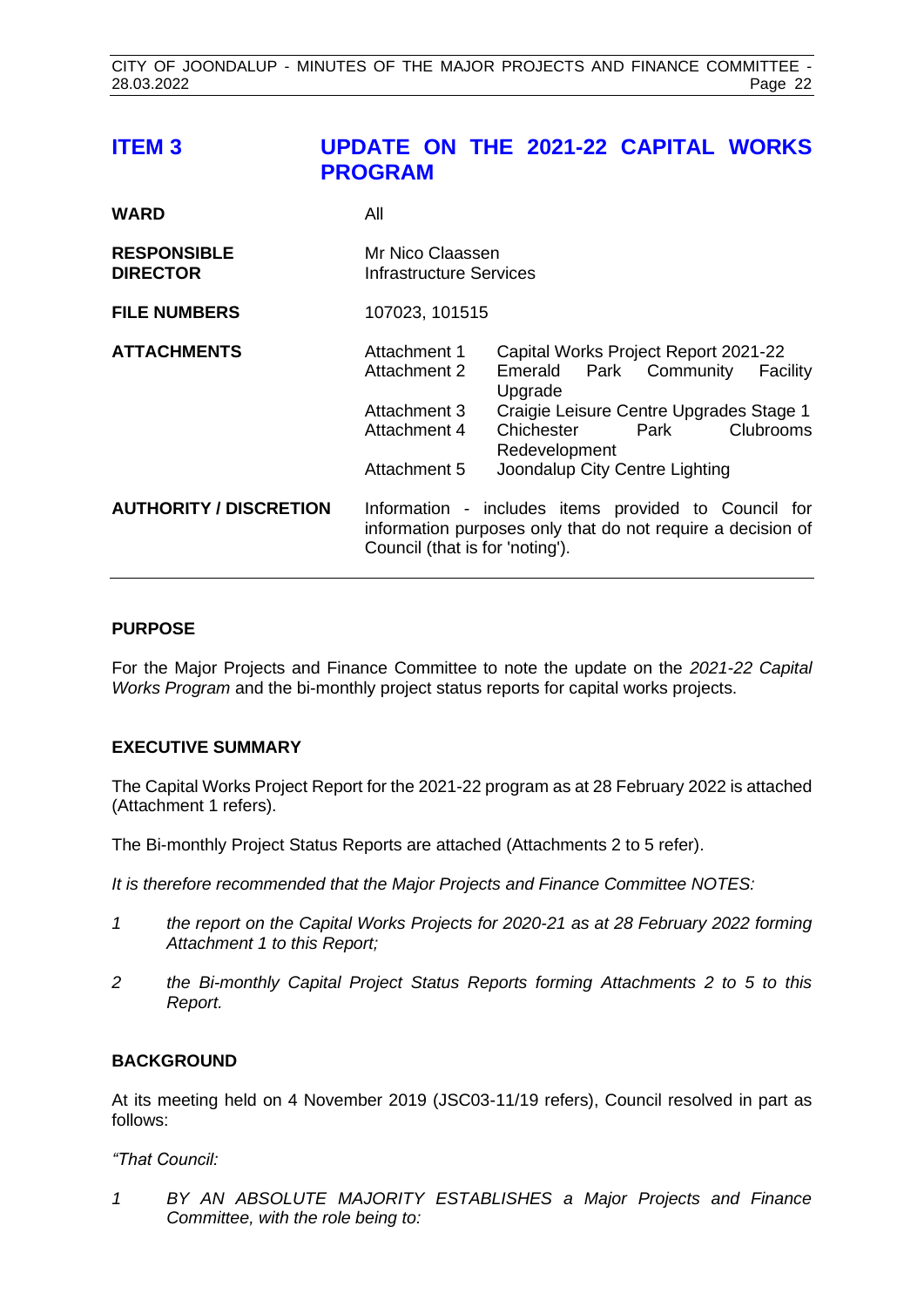- *1.1 oversee the progress of the City's annual capital works program and review of the City's Five Year Capital Works Program;*
- *1.2 make recommendations to Council on modifications of capital works projects and major strategic capital projects;"*

The Major Projects and Finance Committee requested that the following projects be reported on in detail:

| <b>Project Code</b> | <b>Project Description</b>                     |
|---------------------|------------------------------------------------|
| <b>BCW2562</b>      | Ellersdale Park Clubrooms Refurbishment        |
| BCW2629             | <b>Emerald Park Community Facility Upgrade</b> |
| <b>FNM2054</b>      | Whitfords Nodes Park Health & Wellbeing Hub    |
| <b>FPN2240</b>      | Burns Beach to Mindarie Dual Use Path          |
| PDP2118             | Moolanda Park Landscape Master Plan            |
| MPP2050             | Craigie Leisure Centre Upgrades Stage 1        |
| MPP2058             | <b>Chichester Park Clubrooms Redevelopment</b> |
| MPP2069             | Percy Doyle Floodlighting Upgrades             |
| SSE2057             | Leafy City Program                             |
| STL2003             | Joondalup City Centre Lighting                 |
| STL <sub>2051</sub> | <b>Emerald Park Floodlighting</b>              |

The following projects which required a Bi-monthly Project Status Report have been completed and the final reports were presented to a former Major Projects and Finance Committee:

- Burns Beach to Mindarie Dual Use Path.
- Whitfords Nodes Park Health and Wellbeing Hub.
- Moolanda Park Landscape Master Plan.
- Ellersdale Park Clubrooms Refurbishment.
- Leafy City Project.
- Percy Doyle Floodlighting Upgrades.
- Emerald Park Floodlighting.

Following a request at the Major Projects and Finance Committee meeting held on 8 March 2021, Attachment 1 now includes the year-to-date budget and project actuals. Please note that although the construction status might be shown as completed (blue), the project financials might not reflect this as final payments might still be outstanding.

### **DETAILS**

The Capital Works Project Report for the 2021-22 program as at 28 February 2022 is provided as Attachment 1 to this Report.

A summary of the projects and their current status is detailed in the Bi-monthly Project Status Reports forming Attachments 2 to 5 to this Report.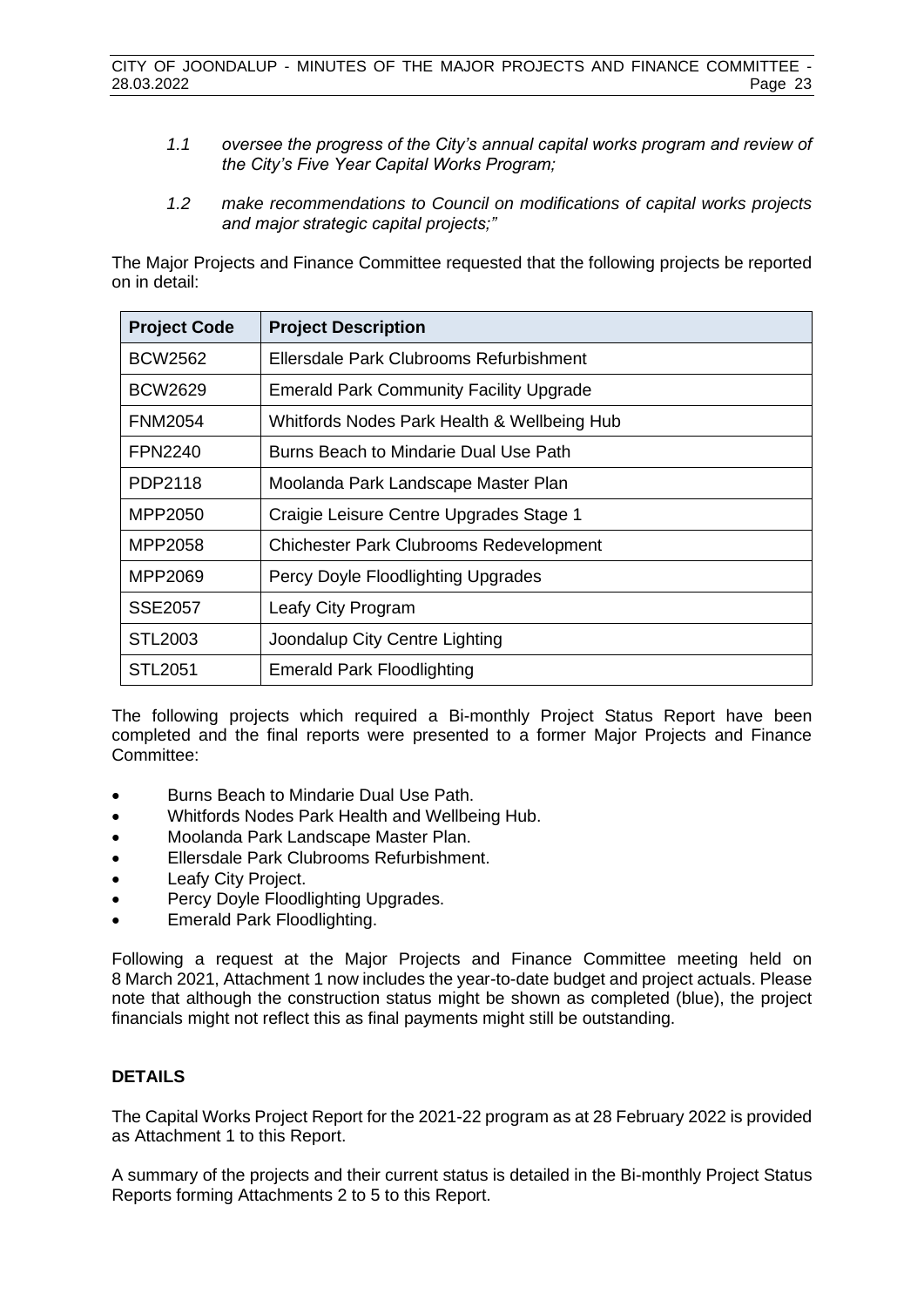### **Issues and options considered**

Not applicable.

### **Legislation / Strategic Community Plan / Policy implications**

**Legislation** Sections 5.17 and 6.8 of the *Local Government Act 1995.*

A committee cannot make decisions, on behalf of the Council, that require an absolute majority decision (section 5.17 of the *Local Government Act 1995)*, in which case, and in accordance with Section 6.8 of the *Local Government Act 1995,* includes approving expenditure not included in the City's Annual Budget. The Major Projects and Finance Committee may only recommend to Council to approve or modify capital works projects.

### **Strategic Community Plan**

- **Key theme** Financial Sustainability.
- **Objective** Major Project delivery.
- **Strategic initiative** Not applicable.
- **Policy** Not applicable.

### **Risk management considerations**

Not applicable.

### **Financial / budget implications**

Not applicable.

### **Regional significance**

Not applicable.

### **Sustainability implications**

Not applicable.

### **Consultation**

Not applicable.

### **COMMENT**

The attached Bi-monthly Project Status Reports provide an update on the activities undertaken.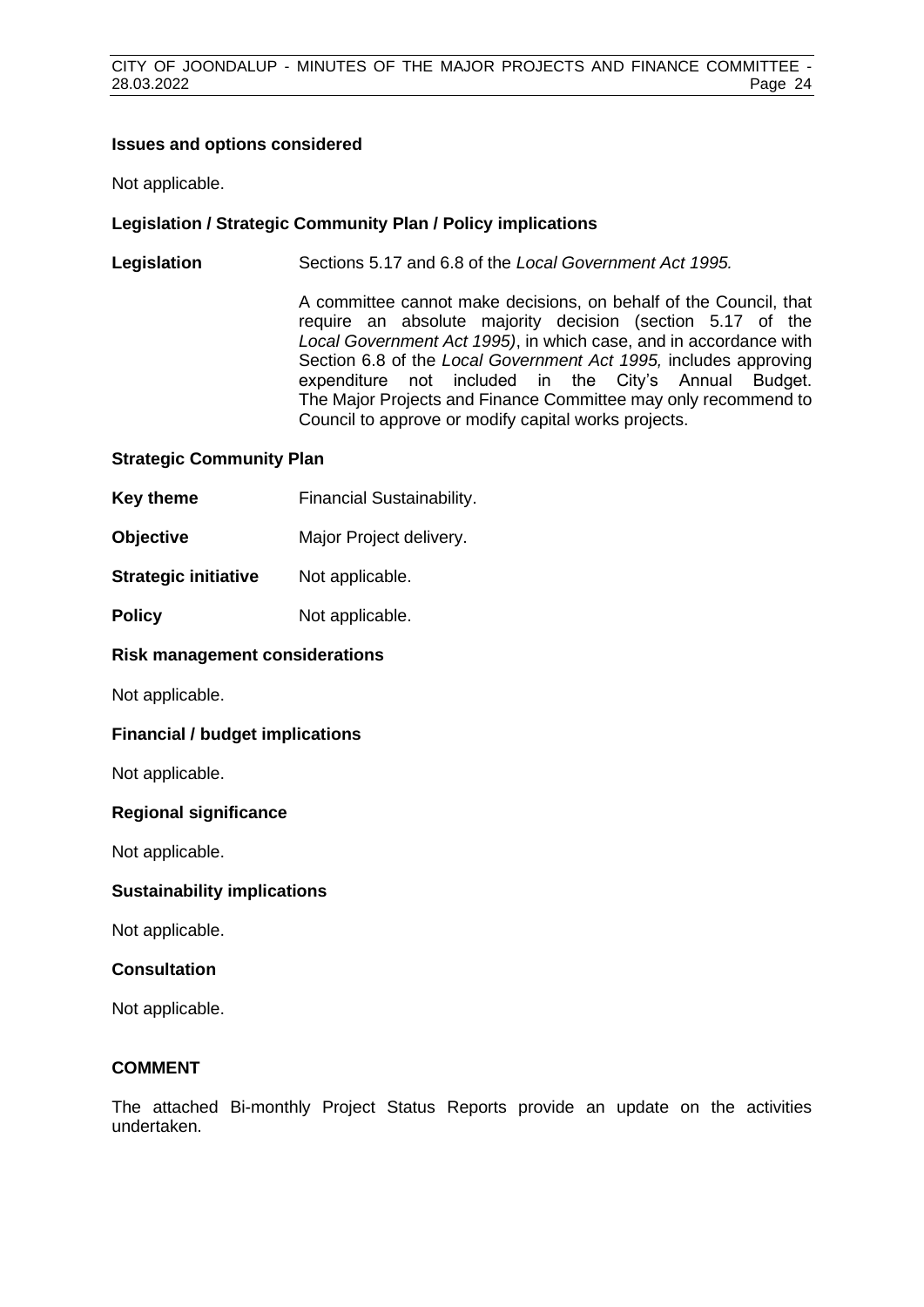### **VOTING REQUIREMENTS**

Simple Majority.

**MOVED Cr Hamilton-Prime, SECONDED Cr Hill that the Major Projects and Finance Committee NOTES:**

- **1 the report on the Capital Works Projects for 2021-22 as at 28 February 2022 forming Attachment 1 to this Report;**
- **2 the Bi-monthly Project Status Reports forming Attachments 2 to 5 to this Report.**

### **The Motion was Put and CARRIED (6/0)**

**In favour of the Motion:** Cr Logan, Mayor Jacob, Crs Fishwick, Hamilton-Prime, Hill and Jones.

*Appendix 3 refers*

*[To access this attachment on electronic document, click here: Attach3MPF220328.pdf](http://www.joondalup.wa.gov.au/files/committees/MPFI/2022/Attach3MPF220328.pdf)*